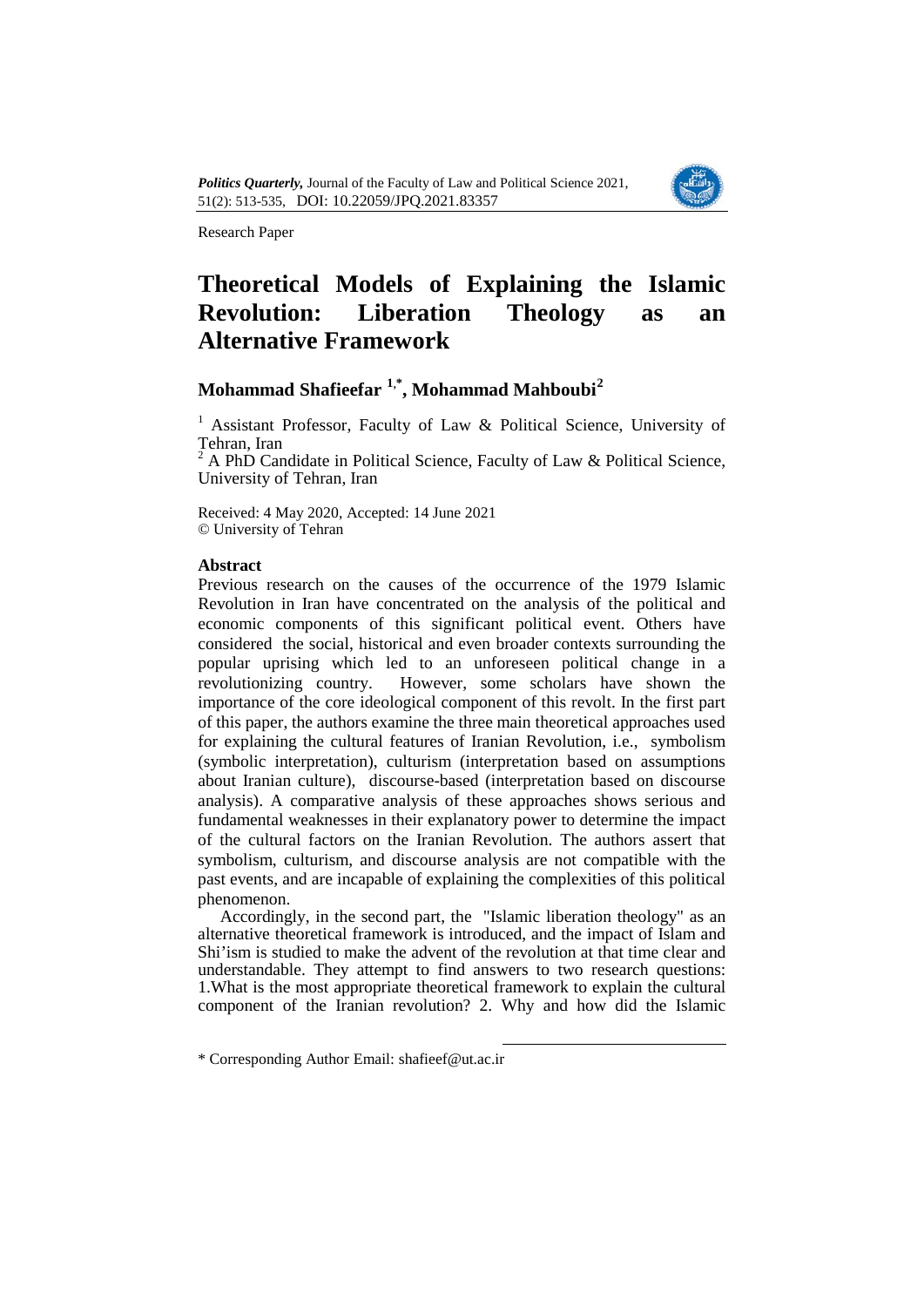liberation theolog[y](#page-3-0) as the most important cultural component, lead to the revolution that overthrew the Pahlavi regime in Iran? In the research hypothesis, it is stated that Islamic liberation theology is the most appropriate explanatory factor of the 1979 revolution in Iran. The qualitative single- case study of the Islamic Revolution in Iran was carried out by the interpretation of past events and the analysis of arguments contained in the previous studies of the revolution and contemporary Iranian politics. Given the social context of the 1950s and 1960s conditions in Iranian society, Shi'ism as a form of Islamic liberation theology was understood and accepted by the majority of Iranians, because it promised freedom from oppression, justice, and independence, just to name a few social and political rights. The Shiite scholars presented the idea of the creation of a new socio-political order to replace the old order which was centered on an absolutist monarchical system of government.

The overwhelming Iranian support in a national referendum which led to the declaration of Iran as an Islamic Republic after the overthrow of the Pahlavi regime in the country is an indication of the importance of the role of Shiite religion as the main variable of the cultural component of the revolution. In the months leading up to the Iranian revolution, Islamic liberation theology replaced the foremost competing ideologies, forcing the opposition groups to form an asymmetric alliance with Islamist revolutionaries. Finally, the discussion of the merit of the "Islamic liberation theology" as a useful framework to explain the cultural aspect of the 1979 revolution is the main focus of the concluding part. The use of this theoretical approach is suggested to provide better understanding and explanation of how the revolutionary change occurred in Iran.

**Keywords:** Liberation Theology, Islamic Revolution, Ideology, Shi'ism, Islamic Republic of Iran

#### **Declaration of conflicting interests**

The authors declared no potential conflicts of interest with respect to the research, authorship, and/or publication of this article.

#### **Funding**

The authors received no financial support for the research, authorship, and/or publication of this article.

#### **References**

- Aghaie, Kamran. (2001, May) "The Karbala Narrative: Shi'i Political Discourse in Modern Iran in the 1960s and 1970s," *Journal of Islamic Studies* 12, 2: 151-176. Available at: https://www.jstor.org/stable/ 26198125 (Accessed 25 June 2021).
- Alem, Abdolrahman. (2016) *The Foundations of Political Science*. Tehran: Nay. [in Persian]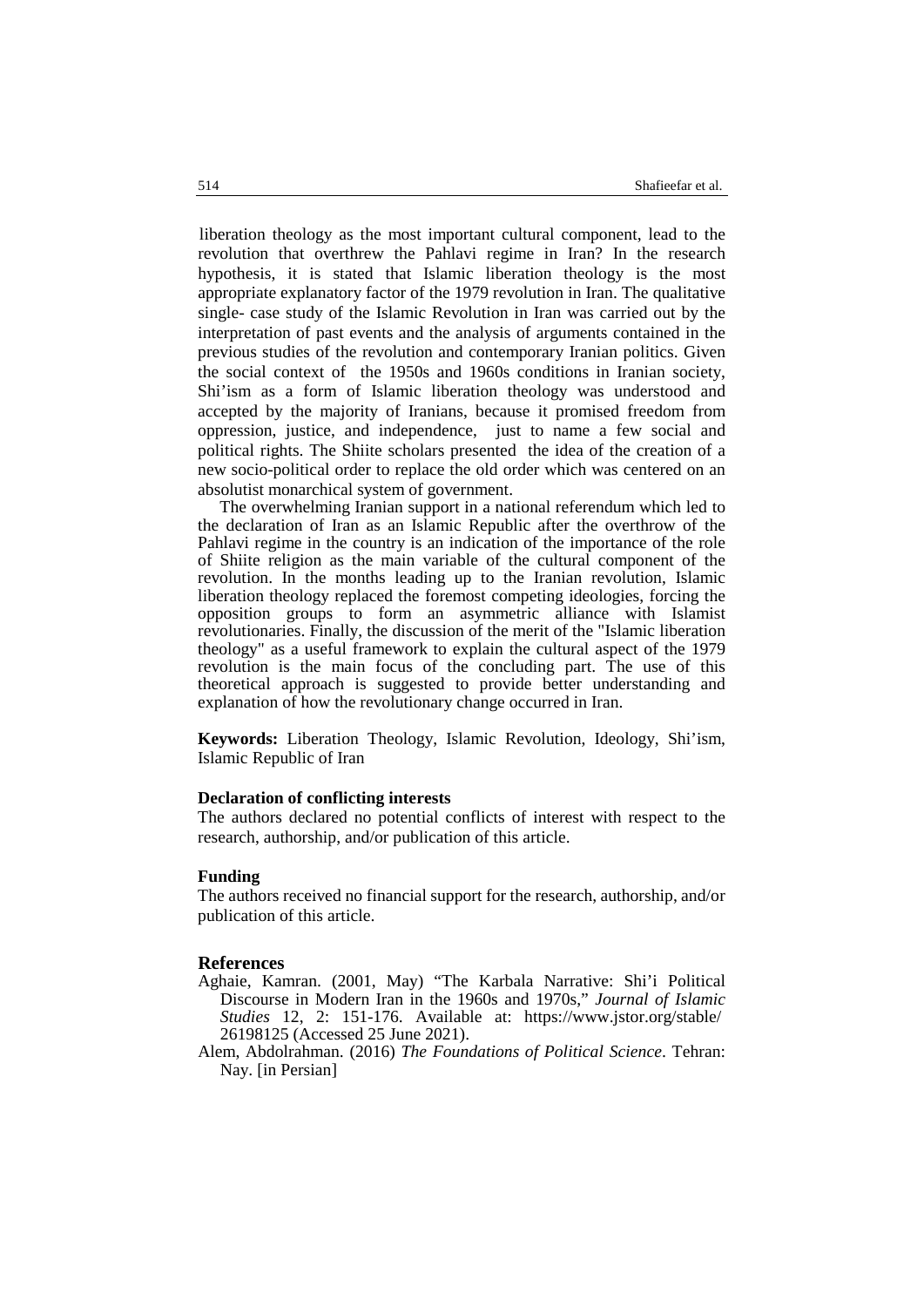- Amid Zanjani, Abbas-Ali. (1989) *The Islamic Revolution and Its Roots,* 2nd ed. Tehran: Publishing Organization of the Ministry of Culture. [in Persian]
- Amir Arjomand, Said. (1986, April) "Iran's Islamic Revolution in Comparative Perspective," *World Politics* 38, 3: 383-414, <DOI:10. 2307/2010199>.
- Burns, Gene. (1996) "Ideology, Culture, and Ambiguity: The Revolutionary Process in Iran," *Theory and Society* 25, 3: 349-388. Available at: https://www.jstor.org/stable/658050 (Accessed 25 June 2021).
- Cosgrave, William. (1986) "The Theology of Liberation," *The Furrow* 37, 8: 506-516. Available at: http://www.jstor.org/stable/ 27678317 (Accessed 4 July 2021).
- Daheshyar, Hossein. (2008, Spring) "The Politicization of Political Science in America and the Liberation Theology," *Regional Studies Quarterly* 9, 2: 121-140. Available at: http://ensani.ir/fa/ article/28479 (Accessed 16 August 2021). [in Persian]
- Enayat, Hamid. (1998, February) "Islamic Revolution: Religion in the Form of a Political Ideology," trans., Amir Saeid Elahi. *Political Economical Ettela'at* 137-138: 42-51. Available at: http://ensani.ir/fa/article/103793 (Accessed 16 August 2021). [in Persian]
- Foran, John. (2003, Summer) "A Theoretical Analysis of the 1977-1979 Iranian Revolution," trans., Seyed Sadreddin Mousavi. *Matin* 19: 119- 156. Available at: https://www.noormags.ir/view/fa/ articlepage/101799 (Accessed 16 August 2021). [in Persian]
- Golmohammadi, Ahmad. (2009, Winter) "From Explanation to 'Anti-Explanation': Challenges in Conceptualization of a Revolution," *Social Sciences* 15, 42-43: 1-12. Available at: https://qjss.atu.ac.ir/ article\_ 5357.html (Accessed 5 August 2021). [in Persian]
- Gutierrez, Gustavo. (1999) "The Task and Content of Liberation Theology," in Christopher Rowland, ed. *Liberation Theology*. Cambridge: Cambridge University Press.
- Halliday, Fred. (1982, Septmber) "The Iranian Revolution," *Political Studies* 30, 3: 437-444, <DOI: https://doi.org/10.1111/j. 1467-9248. 1982.tb00551.x>.
- Hemmati, Homayon. (2014, Autumn) "History and Explanation of the Structure of Political and Liberation Theology," *Ma'rifat-e Adyan* 5, 4: 123-138. Available at: http://ensani.ir/fa/article/ 340614 (Accessed 16 August 2021). [in Persian]
- Khomeini, Rouhollah. (2000) *Islamic Government: Governance of the Jurist*. Tehran: The Institute for the Compilation and Publication of the Works of Imam Khomeini. [in Persian]

———. (2007) *Sahifeh-ye Imam*. Tehran: The Institute for the Compilation and Publication of the Works of Imam Khomeini. [in Persian]

- Kurzman, Charles. (2019) *The Unthinkable Revolution in Iran*, trans., Mohammad Molla-Abbasi, 3<sup>rd</sup> ed. Tehran: Tarjoman. [in Persian]
- Mirsepassi-Ashtiani, Ali. (1994) "The Crisis of Secular Politics and the Rise of Political Islam in Iran," *Social Text* 38: 51-84. Available at: https://www.jstor.org/stable/466504 (Accessed 25 June 2021).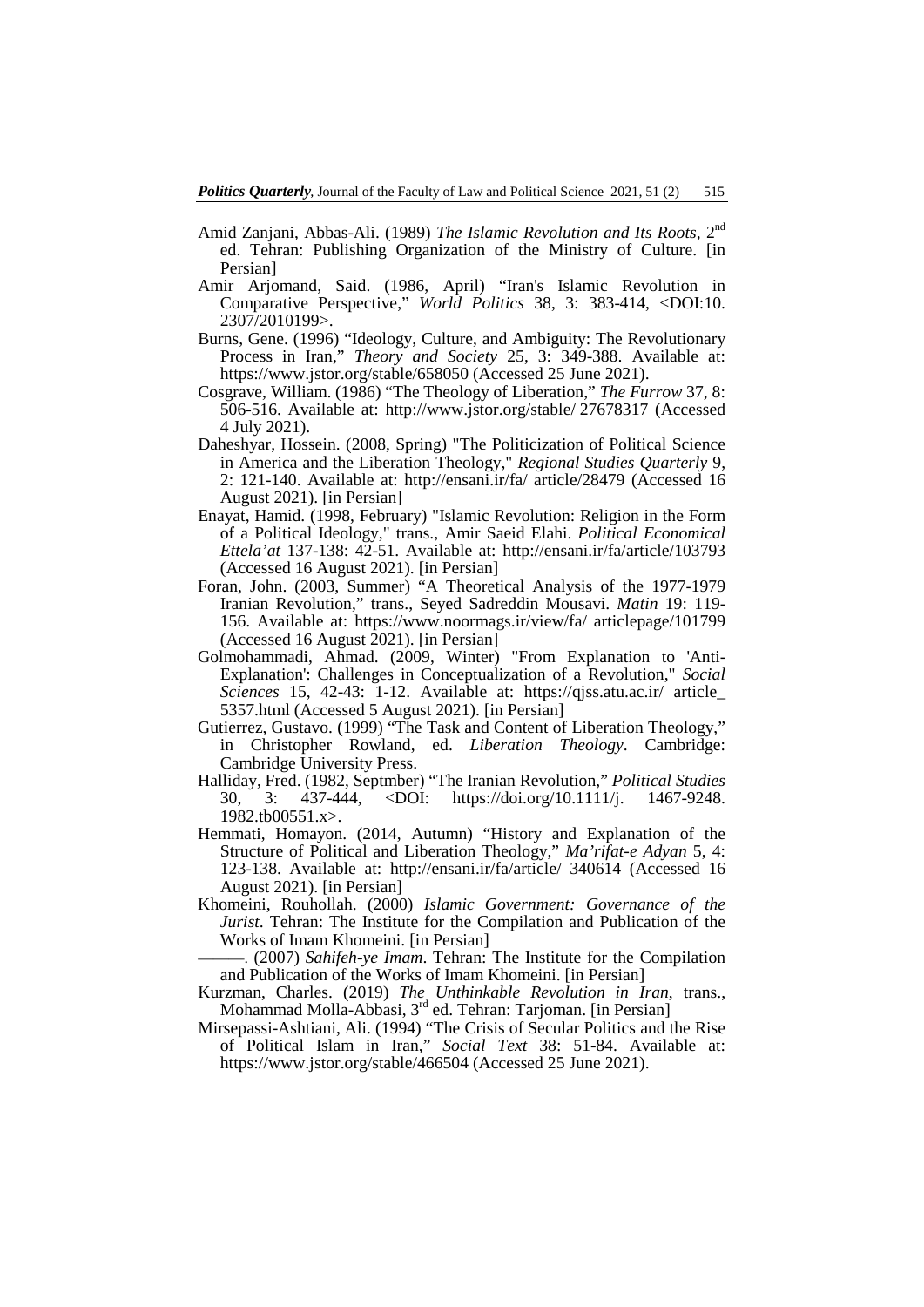- Moaddel, Mansoor. (2003) *Class, Politics and Ideology in the Iranian Revolution*, tran., Mohammad Salar Kasraei. Tehran: Center for the Recognition of Islam and Iran. [in Persian]
- Moeini Alamdari, Jahangir. (2004, Winter) "Ideology, Discourse and Political Analysis," *The Encyclopedia of Law and Politics* 1, 1: 99-112. Available at: https://jlap.srbiau.ac.ir/ article\_6267.html (Accessed 16 August 2021). [in Persian]
- Panahi, Mohammad Hossein. (2006, Winter) "Jihad and Martyrdom Values in the Islamic Republic Slogans," *Journal of Social Sciences Letter* 29: 59-90. Available at: https://jnoe.ut.ac.ir/ article\_18315.html (Accessed 16 August 2021). [in Persian]

———. (2010) *Theories of Revolution: Outbreak, Process and Outcomes.* Tehran: Samt. [in Persian]

- Political Studies and Research Institute. (2006) *American Spy Den Documents,* Vol. 3. Tehran: Political Studies and Research Institute. [in Persian]
- Skocpol, Theda. (2003, Spring) "Rentier State and Shiite Islam in the Iranian Revolution," trans., Mohammad Taghi Delforouz. *Strategic Studies Quarterly* 6, 19: 119-141. Available at: http://quarterly.risstudies.org/ article\_1068.html (Accessed 16 August 2021). [in Persian]
- Taleban, Mohammad Reza. (2003, Winter) "A Logical Introduction to the Cultural Explanation of the Iranian Revolution," *Journal of Cultural Studies Letter* 8, 8: 49-68. Available at: http://ensani.ir/fa/article/281031 (Accessed 16 August 2021). [in Persian]
- Varzi, Roxanne. (2011) "Iran's French Revolution: Religion, Philosophy and Crowds," *The Annals of the American Academy of Political and Social Science* 637, 1: 53-63, <DOI: https://doi.org/10. 1177/ 0002716211404362>.

<span id="page-3-0"></span>

This article is an open-access article distributed under the terms and conditions of the Creative Commons Attribution (CC-BY) license.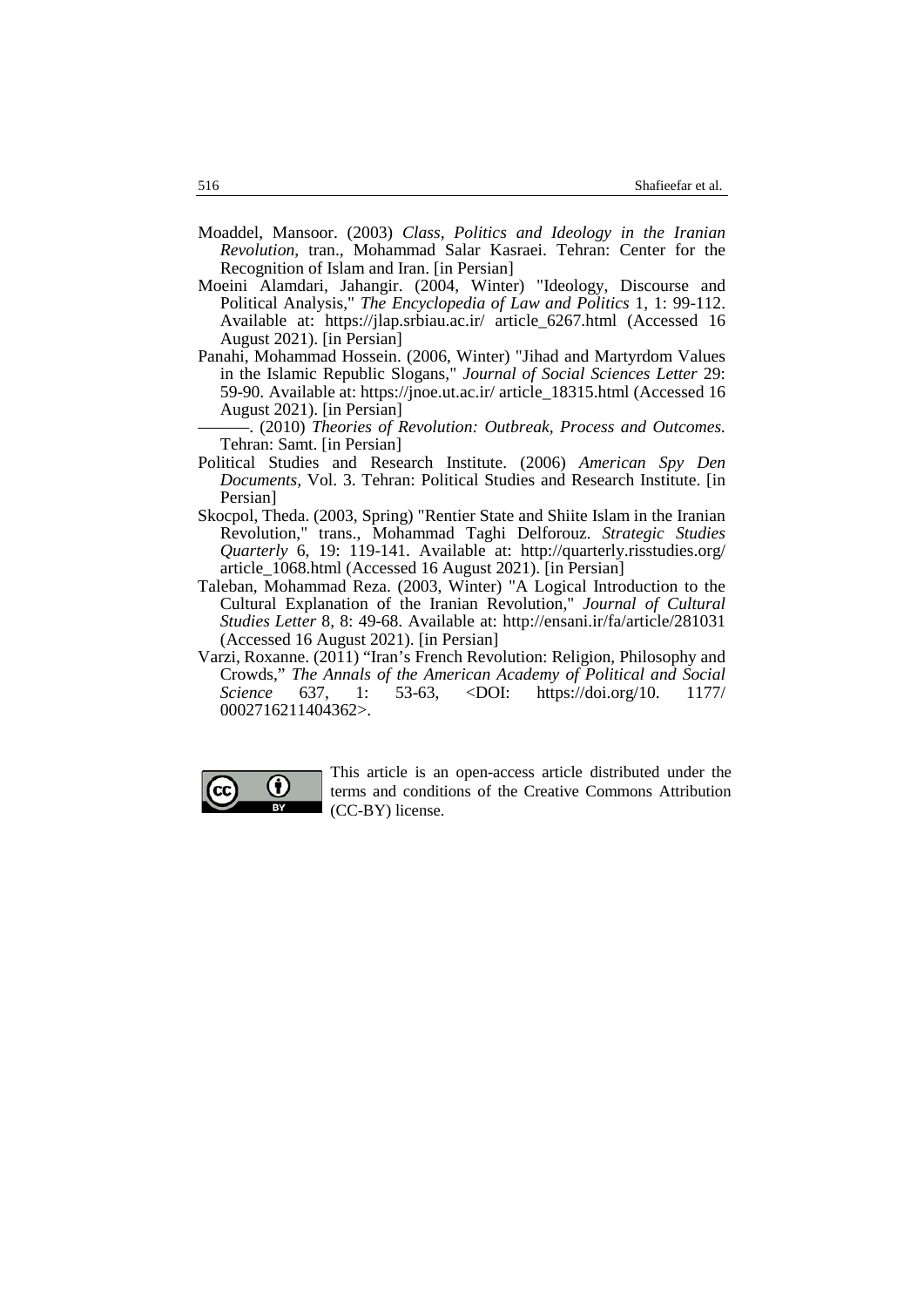# **الگوهاي نظري تبیین انقلاب اسلامی: الهیات رهاییبخش بهمثابه چارچوب بدیل**

**2 ، محمد محبوبی [\\*](#page-13-0)[1](#page-13-1) محمد شفیعیفر**

استادیار، دانشکده حقوق و علوم سیاسی، دانشگاه تهران <sup>1</sup> <sup>۱</sup> دانشجوی دکترا، دانشکده حقوق و علوم سیاسی، دانشگاه تهران

#### **چکیده**

در تبیین شکلگیري و پیروزي انقـلاب اسـلامی چـارچوب هـاي مرسـوم، سـمبل انگـاري، ایـدئولوژي انگـاري، و گفتمانانگاری مطرح شدهاند که هریک ضعفها و نارساییهایی دارند. مؤلفه فرهنگـی انقـلاب اسـلامی همچـون گفتمانها، گونهاي سخن گفتن تعاملی با جهان و درباره جهان نبود. در این مقاله، «الهیات رهـایی بخـش اسـلامی » بهمنزله چارچوبی بدیل براي تبیین انقلاب اسلامی معرفـی شـده اسـت، زیـرا شـرا یط بحرانـ ی جامعـ ه ایرانـی در دهههای ۱۳۴۰ و ۱۳۵۰ و زمینههای اجتماعی تشیع در ایران، تشیع انقلابی بهمثابه گونـهای الهیـات رهـاییبخـش اسلامی مطرح شد که نوید آزادي، عدالت، استقلال و ظلمستیزي را میداد، و براي قاطبه جامعه ایرانی دركشـدنی و پذیرفتنی بود. در این زمینه به پرسشهاي پژوهشی زیر پاسخ داده خواهد شد: .1 مناسبترین چارچوب نظـري براي تبیین مؤلفه فرهنگی انقلاب ایران چیست؟ .2 چرا و چگونه الهیات رهاییبخش اسلامی بهعنـوان مهـم تـر ین مؤلفه فرهنگی به وقوع انقلاببراندازنده رژیم پهلوي در ایران انجامید؟ در فرضیه پژوهش بیان میشود که الهیات رهاییبخش اسلامی عامل تبیینکننده انقلاب در ایران است. روش پژوهش کیفی و استدلال مبتنی بـر یـک مـورد (انقلاب در ایران) براساس بررسی و تفسـیر رویـدادهاي گذشـته و شـواهد موجـود در تحلیـل هـاي کارشناسـانه نظریهپردازان انقلاب و مسائل ایران معاصر است. در ماههاي منتهی به وقوع انقلاب ایـران، الهیـات رهـایی بخـش اسلامی جایگزین ایدههاي مسلط در گروههاي اپوزیسیون شد، و سایر گروههاي مخالف را واداشت تا به ائتلافـی نامتقارن با انقلابیهاي اسلامگرا تن دهند.

**واژگان کلیدي**: الهیات رهاییبخش، انقلاب اسلامی، ایدئولوژي، تشیع، جمهوري اسلامی ایران

-

تاریخ دریافت: 15 اردیبهشت ،1399 تاریخ تصویب: 24 خرداد 1400

DOI: 10.22059/JPQ.2021.83357 © University of Tehran

shafiefar@ut.ac.ir :رایانامه ،مسئول نویسنده\*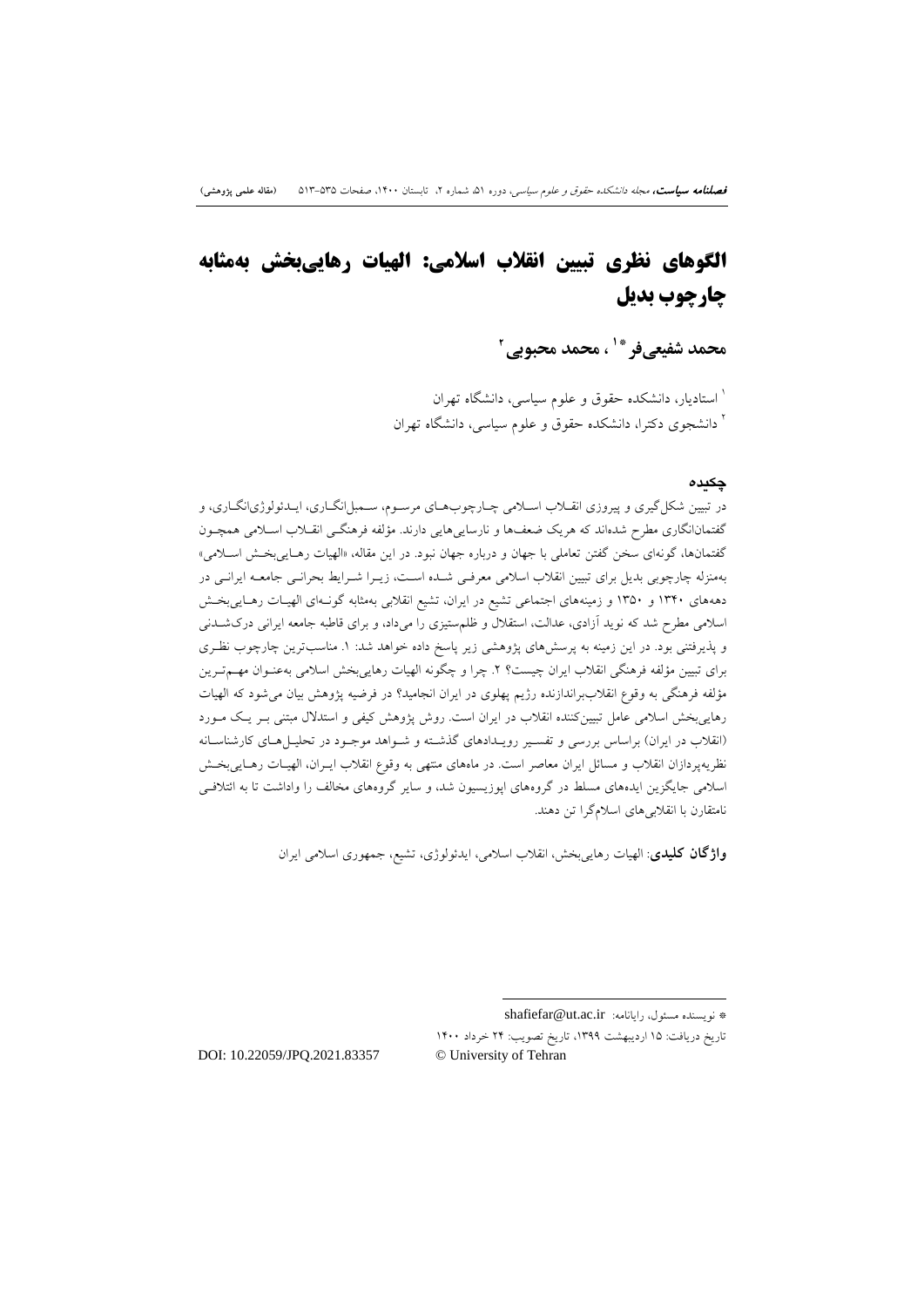#### .1 **مقدمه**

در مطالعات انقلابها، عوامل عمده اثرگذار از زمان شروع حرکت جمعی انقلابی تا سرنگونی رژیم حاکم و به قدرت رسیدن انقلابیون، فرایند انقلاب نامیده میشوند. «عوامل فرایندي» یک انقلاب عبارتاند از: مشارکت و بسیج مردمی، خاستگاه اجتماعی تودههاي انقلابی، نوع رهبري و سازمان جنبش انقلابی، نوع ایدئولوژي انقلابی، وضعیت کاربرد خشونت و فراقانونی یا غیرقانونی بودن جنبش انقلابی (پناهی، :1391 35). در مطالعات انقلاب اسلامی ایران هم نویسندگان مختلفی تلاش کردهاند تحلیل فرایندي خود از انقلاب را ارائه کنند. اغلب نویسندگانی که انقلاب اسلامی را بررسی کردهاند، از منظر سیاسی و اقتصادي بدان پرداختهاند و افرادي که از منظر عاملیت مؤلفه فرهنگی به موضوع ورود کرده باشند، در اقلیت قرار دارند؛ درحالیکه براساس شواهد متعدد موجود، انقلاب ایران، انقلاب فرهنگی بود که در عرصه سیاست و اقتصاد هم انعکاس پیدا کرد. مذهب شیعه از متغیرهاي اصلی رهیافت فرهنگی است و ایده جدیدي که روحانیت شیعه براي ایجاد نظم جدید آینده ارائه داد، در مرحله وقوع انقلاب، به مصاف ایده کهنه سلطنت رفت.

از اهداف اصلی این پژوهش، بررسی نارساییهاي موجود در چارچوبهاي سمبلانگاري، ایدئولوژيانگاري و گفتمانانگاري براي تبیین مؤلفه فرهنگی انقلاب اسلامی، و معرفی «الهیات رهاییبخش اسلامی» بهمنزله چارچوبی بدیل است. سمبل انگاری نمیتواند چارچوب مناسبی براي تبیین انقلاب ایران باشد، زیرا نمادها در چنین پدیدهاي بهخوديخود اصالتی ندارند، توان بسیجگري ندارند و نمیتوانند جامعه را وادار به هزینه دادن کنند. ایدئولوژيانگاري نیز نارساست، زیرا پویایی آن به کارکردهاي روانشناختی افراد سرگردان، ابزار منافع طبقاتی و بسیج اجتماعی تقلیل میدهد و تمام کنشهاي انسانی را برخاسته از ارزشهاي مجرد یا علایق عقلانی میبیند. گفتمانانگاري هم توان تبیینکنندگی ندارد، زیرا هسته مرکزي مؤلفه فرهنگی، نه محصول عملکرد زبانی گفتمانها، بلکه مأخوذ از منابع تغییرناپذیر دینی بود. مؤلفه فرهنگی انقلاب اسلامی همچون گفتمانها، گونهاي سخن گفتن تعاملی با جهان و درباره جهان نبود. در این مقاله «الهیات رهاییبخش اسلامی» بهمثابه چارچوب بدیل براي تبیین انقلاب اسلامی معرفی شده است، زیرا شرایط بحرانی جامعه ایرانی در دهههاي 1340 و 1350 و زمینههاي اجتماعی تشیع در ایران، تشیع انقلابی بهمثابه گونهاي الهیات رهاییبخش اسلامی مطرح شد که نوید آزادي، عدالت، استقلال و ظلمستیزي را میداد و براي قاطبه جامعه ایرانی دركشدنی و پذیرفتنی بود. در این زمینه به پرسشهاي پژوهشی زیر پاسخ داده خواهد شد: .1 مناسبترین چارچوب نظري براي تبیین مؤلفه فرهنگی انقلاب ایران چیست؟ .2 چرا و چگونه الهیات رهاییبخش اسلامی بهعنوان مهمترین مؤلفه فرهنگی به وقوع انقلاب براندازنده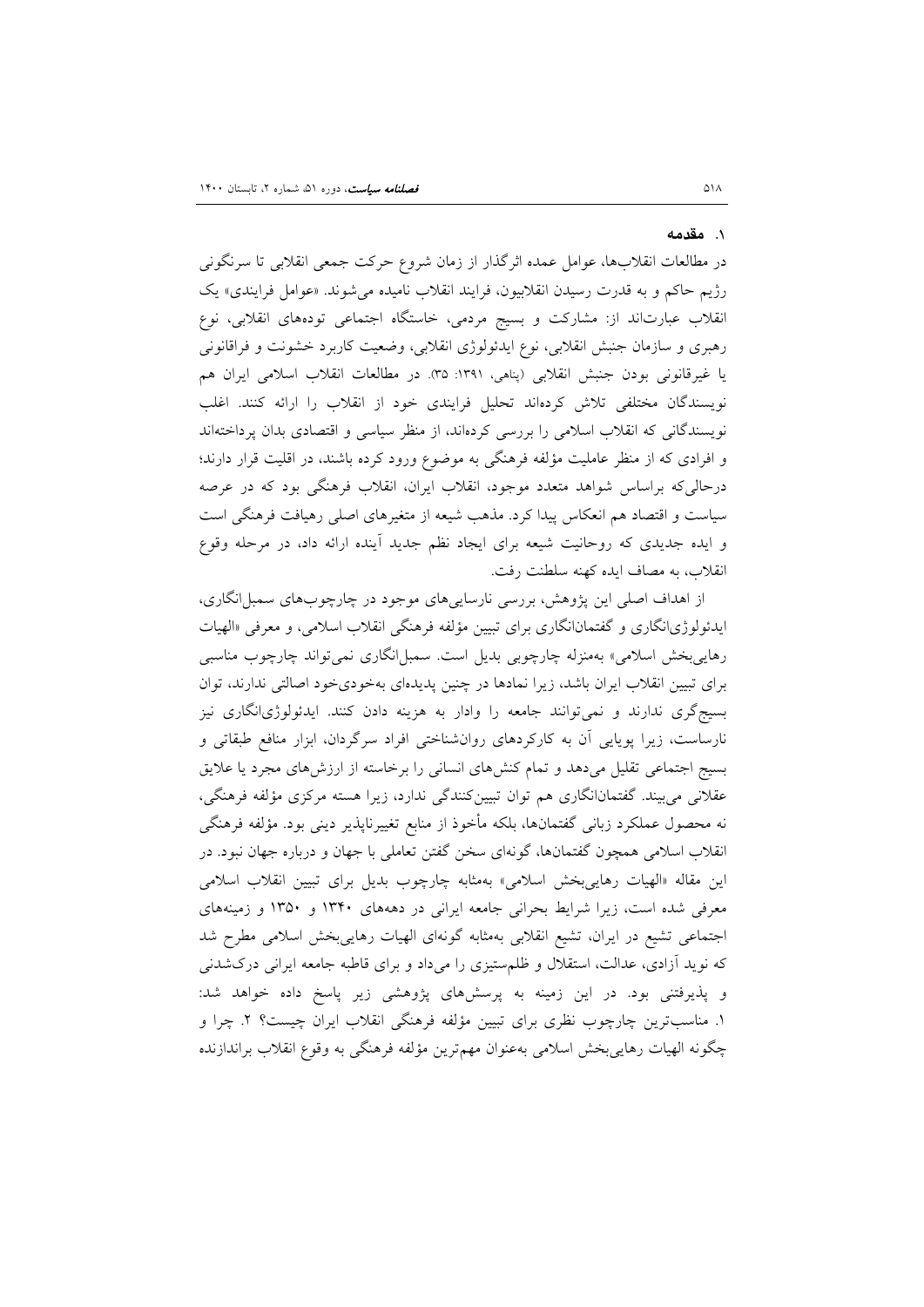رژیم پهلوي در ایران انجامید؟ در فرضیه پژوهش بیان میشود که الهیات رهاییبخش اسلامی عامل تبیینکننده پیروزي انقلاب در ایران است. براي آزمون آن از روش پژوهش کیفی و استدلال مبتنی بر یک مورد (انقلاب در ایران) براساس بررسی و تفسیر رویدادهاي گذشته و شواهد موجود در تحلیلهاي کارشناسانه نظریهپردازان انقلاب و مسائل ایران معاصر استفاده شده است. در ماههاي منتهی به وقوع انقلاب ایران، الهیات رهاییبخش اسلامی جایگزین ایدههاي مسلط در گروههاي اپوزیسیون شد، و سایر گروههاي مخالف را واداشت به ائتلافی نامتقارن با انقلابیهاي اسلامگرا تن دهند.

پیش از آغاز بحث نخست باید تعریفی از تبیین، فرهنگ و مؤلفه فرهنگی ارائه داد. «تبیین خالص فرهنگی انقلاب» عبارت است از اینکه علت یا فرایند انقلاب، همگی از سنخ فرهنگ باشند. «فرهنگ» در تعریف موردنظر، معانی نمادین همچون باورها، ارزشها، هنجارها، نمادها و ترکیبات آنها مثل ایدئولوژي، اسطوره، گفتمان و... است (طالبان، :1382 58). این معانی نمادین را میتوان عناصر فرهنگی دانست، اما «مؤلفه فرهنگی» انقلاب ایران به جنبهاي از انقلاب اشاره دارد که فرهنگ و عناصر فرهنگی بهمثابه پیشران انقلاب عمل کرده باشند. همچنین منظور از انقلاب و انقلاب اسلامی هم باید روشن شود؛ انقلاب به معناي فروپاشی ساختار جامعهاي سلطه ٰ و جایگزینی آن با ساختاری جدید است (383 :Amir Arjomand, [1](#page-16-0)986). انقلابهای مدرن، در نظامهاي سیاسی تحت حاکمیت دولت رخ میدهند و در اثر آنها کل نظام اجتماعی اعم از حوزههاي اقتصاد، سیاست، فرهنگ، نظام خانواده و تعلیم و تربیت تحت تأثیر قرار میگیرد. ترکیب انقلاب اسلامی یعنی همه این تحولات با محوریت نظام اعتقادي تشیع تحقق یافته است: دگرگونی بنیادي در ساختار کلی جامعه و نظام سیاسی آن براساس جهانبینی و ارزشهاي اسلامی و نظام امامت، و متکی به آگاهی و ایمان مردم و حرکت پیشگام متقیان و صالحان و قیام عمومی مردم (عمید زنجانی، ۱۳۶۸: ۲۱).

**.2 چارچوبهاي نظري تحلیل فرایند انقلاب اسلامی از منظر فرهنگ** در این پژوهش، مؤلفه فرهنگی در قالب تأثیر اسلام و تشیع در مرحله وقوع و فرایند انقلاب اسلامی مورد توجه قرار خواهد گرفت. پژوهشهاي انجامشده درباره مؤلفه فرهنگی انقلاب اسلامی ایران در جدول زیر در سه چارچوب عمده دستهبندی می شود: سمبل انگاری، ایدئولوژيانگاري و گفتمانانگاري.

-

1. Societal structure of domination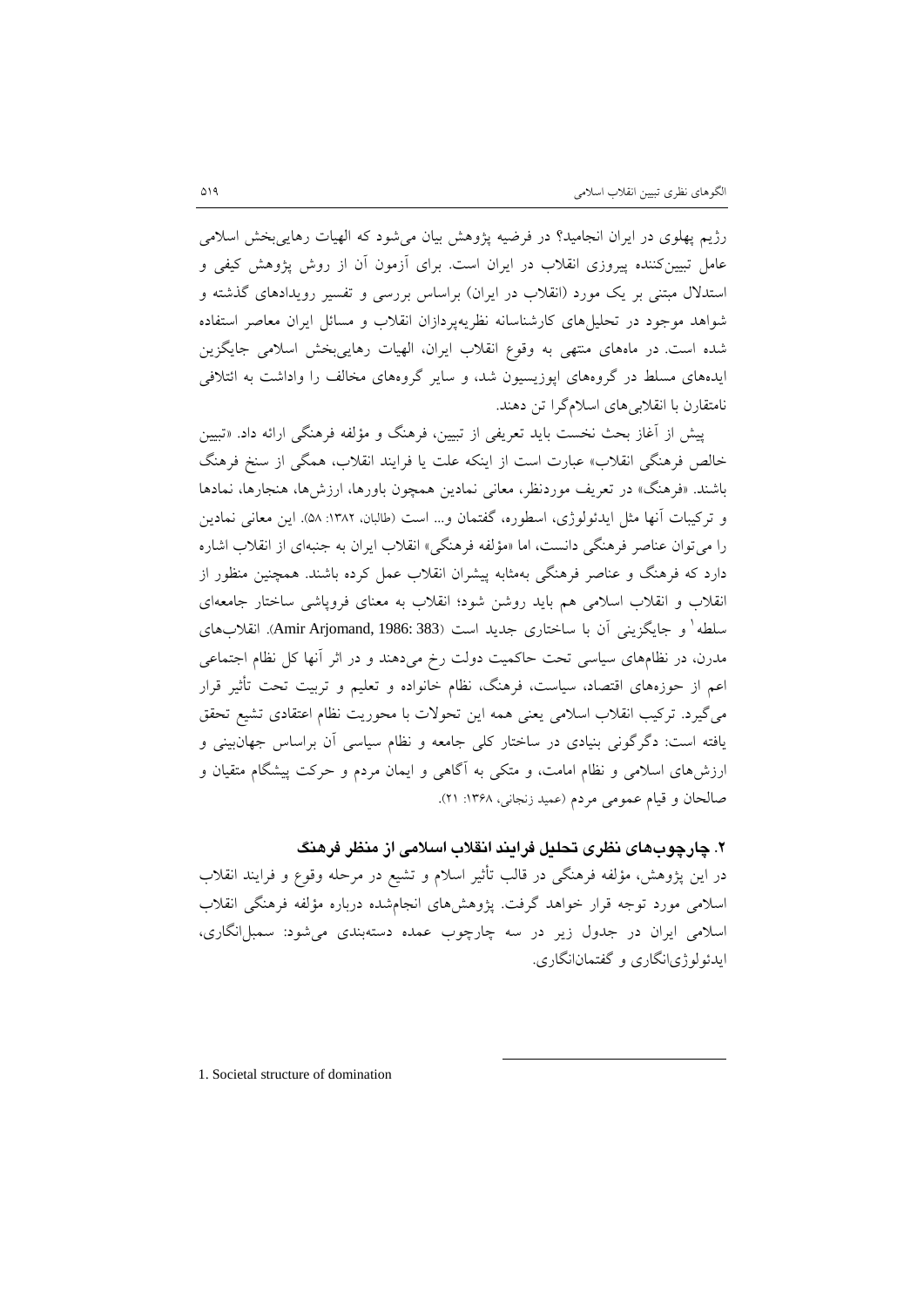| برخى نظريهپردازان                                                                                 | فرضيه                                                                          | چارچوب          |
|---------------------------------------------------------------------------------------------------|--------------------------------------------------------------------------------|-----------------|
| اسكاچپل، ١٣٨٢؛ آقايي، ٢٠٠١                                                                        | مجموعهای از نمادهای برخاسته از آداب و<br>رسوم شیعی به وقوع انقلاب منجر شد.     | سمبل انگاري     |
| عنايت، ١٣٧٧؛ اميرارجمند، ١٣٨۶؛ فوران،<br>۱۳۸۲؛ برنز، ۱۳۹۶؛ میرسپاسی آشتیانی<br>۱۹۹۴؛ هالیدی، ۱۳۸۲ | اسلام و تشیع بهعنوان یک ایدئولوژی به<br>پیروزی انقلاب اسلامی منجر شد.          | ايدئولوژيانگاري |
| معدل؛ ١٣٨٢؛ ورزي، ١٣٨٢                                                                            | تشيع انقلابي به گفتمان سياسي غالب تبديل<br>شد و به بروز انقلاب اسلامی انجامید. | گفتمانانگاري    |

**جدول .1 سه چارچوب اصلی در نظریههاي تبیین انقلاب اسلامی با تأکید بر مؤلفه فرهنگی**

منبع: نگارندگان

### **.1 .2 چارچوب سمبلانگاري، مجموعه نمادهاي برخاسته از آداب و رسوم شیعی**

گروه نخست معتقدند مؤلفه فرهنگی که انقلاب ایران را به حرکت درآورد و تودهاي کرد، در واقع مؤلفهاي نمادین و مجموعهاي از نمادهاي برخاسته از آداب و رسوم شیعی بود. میتوان گفت این نویسندگان، انقلاب ایران را انقلابی نمادین میدانند که در آن، انقلابیها توانستند نمادها و نشانههایی را بهعنوان عامل وحدت تمام مخالفان مطرح کنند. تدا اسکاچپل در پژوهش در خصوص انقلاب اسلامی، مقوله فرهنگ را مجموعهاي از نمادها دانست و نقش نظامهاي عقاید، برداشتهاي فرهنگی و ایدئولوژي را در وقوع انقلاب اسلامی مورد توجه قرار داد (اسکاچپل، :1382 123). از نظر او، تشیع درون اعتقادات خود، تجویزات سیاسی منسجمی ندارد و این خود شیعیان هستند که در موقعیتهاي مختلف تصمیم میگیرند چه رفتاري مبتنی بر اسلام شیعه از خود بروز دهند (:1382 129).

طی دهههاي 1340 و 1350 که برنامههاي مدرنسازي شاه در حال پیاده شدن بود، از یک سو روحانیان و نهادهاي مذهبی خلعید شدند؛ و از سوي دیگر، امام خمینی از علما و روحانیان خواست در مخالفت با چنین حکومت ناعادلانهاي، حق خود براي رهبري «جامعه اسلامی» را اظهار کنند. در پی اعتراض عمومی علیه شاه، شبکهها و نمادهایی از عقاید و فرهنگ تشیع، در میان علماي شیعه و دیگران بهصورت شاخص مطرح شد، و عمل سیاسی تودهاي را کانالیزه کرد. مساجد، مراسم مذهبی، اسطوره مقاومت امام حسین(ع) در مقابل یزید مستبد، کفنپوشی در تظاهرات، تشییع جنازهها، نماز جمعهها و اعیاد مذهبی، همگی در چارچوب نمادسازي اسکاچپل قرار میگیرند. به باور اسکاچپل، تشیع در بروز انقلاب اسلامی، محرك فکري پیشران و مستقلی نبود، بلکه نمادها و شبکههاي اجتماعی تشیع براي هماهنگی مقاومت تودههاي شهري به کار گرفته شدند. اگرچه دولت آسیبپذیر ایران با گروههاي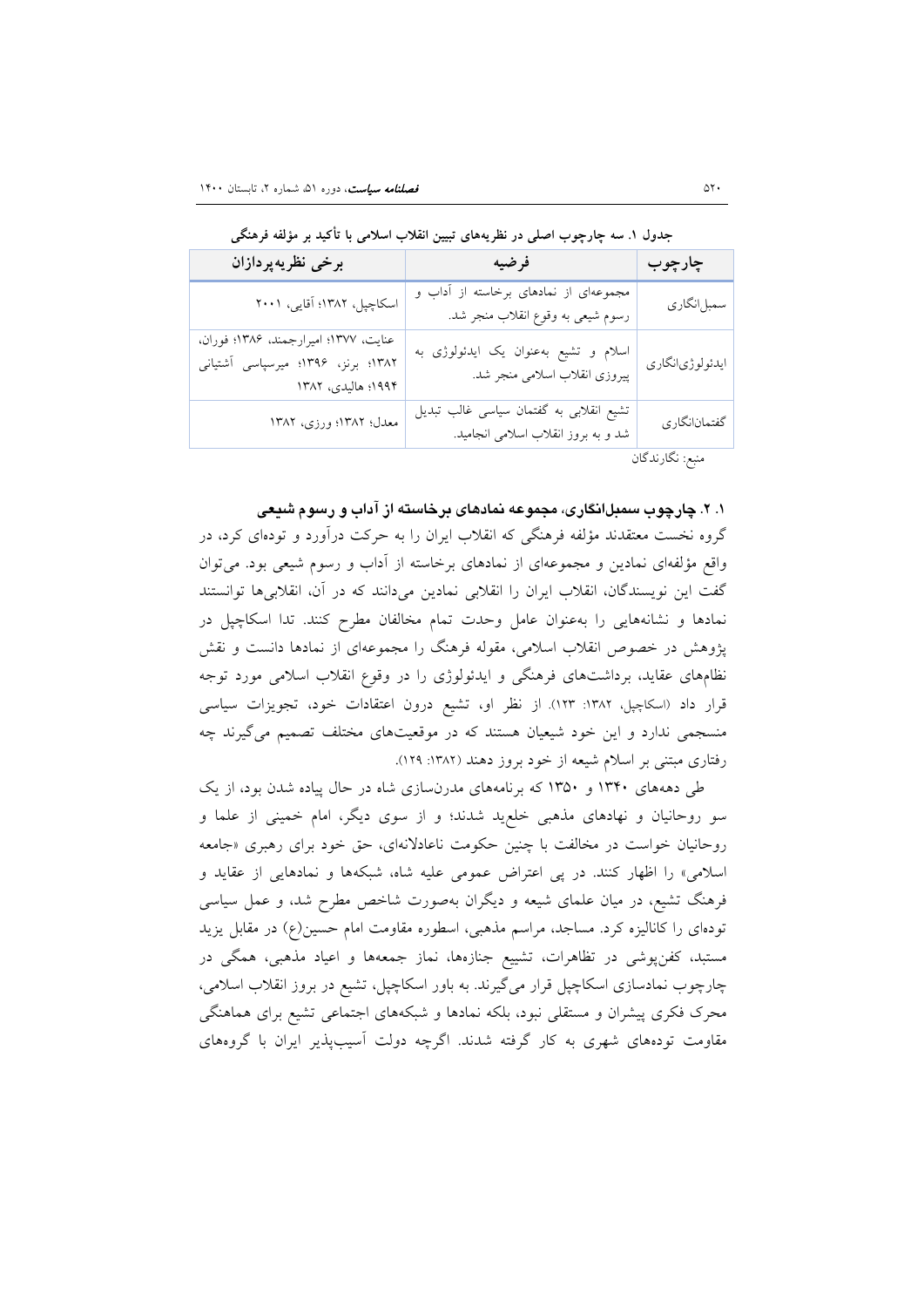اجتماعی مخالف روبهرو شد، این نمادهاي معنایی مستخرج از اسلام شیعه بودند که توانستند شکلگیري آگاهانه انقلاب را تداوم بخشند (اسکاچپل، :1382 132).

آقایی نیز در تبیین انقلاب ایران، ترکیبی از مفهوم گفتمان روایی و نمادگرایی براساس روایت کربلا را بهکار میبرد. او گفتمان سیاسی شیعه در ایران مدرن را متأثر از روایت کربلا میداند؛ و معتقد است زمانیکه فضاي سیاسی در دهههاي 1960 و 1970 به سمت خصومت علیه رژیم شاه رفت، یک گفتمان اپوزیسیون، وجهه پررنگتري پیدا کرد. حکومت پهلوي توان این را نداشت که از نمادهاي کربلا استفاده مؤثري بکند؛ و گفتمان اپوزیسیون از این نمادها بهعنوان منابع خود بهرهبرداري کرد (174 2001: ,Aghaie(. مخالفان حکومت پهلوي بر این موضوع تکیه نکردند که برنامههاي ناسیونالیستی پهلويها مؤثر است یا نه، بلکه با فرض بیتأثیري این برنامهها، درصدد ارائه آلترناتیو بودند. مبناي نظري اپوزیسیون بر پایه عدالت و بیعدالتی بهعنوان مسئله اصلی شیعه شکل گرفت. ازاینرو، مجموعهاي از نمادها را براي توجیه جنبش اپوزیسیون بهکار بردند، و «نظم امپریالیستی» در راستاي «نظم بیعدالتی» رژیم پهلوي معرفی شد. ویژگی این نمادسازيهاي معنایی از روایت واقعه کربلا، چندوجهی بودن و تطبیق دادن آنها بود؛ بدینمعنا که براي مثال پهلويها بهعنوان یزیديها یا شاه بهعنوان شمر معرفی میشدند (175 2001: ,Aghaie(. آقایی در مجموع، روایت کربلا را بسان مجموعه منعطف و مؤثري از نمادها میداند که توان ایجاد تحول در روندهاي سیاسی را دارد، و انقلاب اسلامی ایران یکی از این تحولات بود.

## **.2 .2 چارچوب ایدئولوژيانگاري، تشیع بهمثابه ایدئولوژي انقلابی**

گروه دوم معتقدند عامل فرهنگی انقلاب اسلامی فراتر از مجموعهاي از نمادها بود؛ و فرهنگ انقلابی را باید در اسلام شیعی ایران جستوجو کرد. اکثریت قاطع نویسندگانی که مؤلفه فرهنگی انقلاب اسلامی را بررسی کردهاند، اسلام و تشیع را بهمنزله یک ایدئولوژي در نظر گرفتهاند؛ و به همین سبب، درك ایدئولوژیک از مذهب، درك غالب در مطالعات انقلاب ایران بهشمار میرود. عالم بیان میکند که ایدئولوژي رشتهاي نظامدار و همپیوند از اندیشهها درباره سازمان اجتماعی، اقتصادي و سیاسی جامعه است. ایدئولوژي دربرگیرنده کمال مطلوبها، اهداف و مقاصدي است که جامعه باید آنها را پیگیري کند (:1395 85). حمید عنایت از نخستین پژوهشگرانی بود که به نقش ایدئولوژي در پیروزي انقلاب اسلامی توجه کرد و با نفی تبیین انقلاب ایران با نظریههاي بتنی بر مبارزه طبقاتی، رشد طبقات متوسط شهري یا مهاجرت روستاییها به شهر (عنایت، :1377 45)، و به تأسی از مرتضی مطهري، استدلال کرد که انقلاب ایران پدیدهاي فرهنگی است؛ و زمینه بروز آن بر نوعی رویکرد جمعی به مذهب تشیع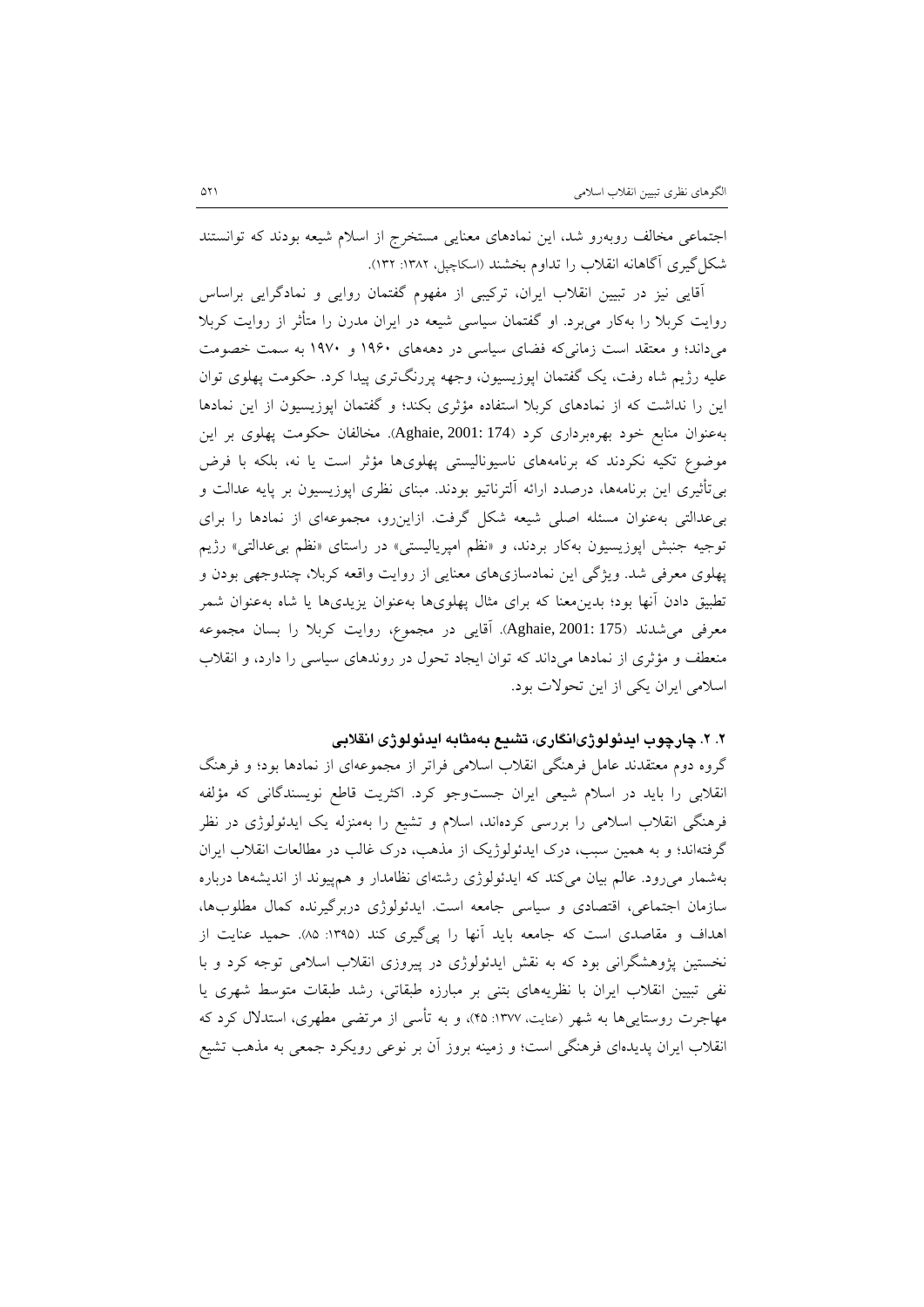قرار دارد. بهعبارت دیگر، پیش از پیروزي انقلاب ایران، مذهب تشیع بهصورت ایدئولوژي مسلط ضد رژیم پهلوي درآمده بود (عنایت، :1377 46). به اعتقاد وي، نقشآفرینی علما و مذهب در انقلاب ایران حاصل تجربیاتی است که در تاریخ معاصر ایران کسب شده و این فرایند را «احیاي مذهب» نامگذاري میکند؛ فرایندي که متفاوت از اصلاح دینی و رنسانس است.

امیرارجمند براي تبیین علل انقلاب اسلامی، مؤلفه فرهنگی را در قالب ایدئولوژي در نظر میگیرد. این ایدئولوژي، برساختهاي است که با «تخصیص ناشناخته تمام مزایاي تکنیکی جنبشهاي ایدئولوژیک غربی و ادیان سیاسی، بههمراه وعده اضافه رستگاري جهان دیگر» بهوجود آمده است. بنابراین، ایدئولوژي انقلاب اسلامی، مزیت ایدئولوژیک شایان توجهی نسبت به نازیسم و کمونیسم داشت، زیرا این دو در ستیز با دین بودند ( ,Arjomand Amir 414 1986:). به نظر او، در ایران ایدئولوژياي تولید شد که هم قابلیت انقلاب داشت، و هم سازگار با دین بود. در ادامه بیان میکند که سازمانها و شخصیتهاي مقتدر در فضاهاي مختلف میتوانند اقتدارشان را به فضاي سیاسی تعمیم دهند، و براي مردم، بهمثابه «رهبران طبیعی» پدیدار شوند (389 1986: ,Arjomand Amir(. با گسترش سیاستهاي مرکزگرایانه (سانترالیستی) <sup>۱</sup> و نوسازانه (مدرنیستی) <sup>۲</sup> محمدرضا پهلوی، ائتلافی علیه دولت شکل گرفت که به انقلاب اسلامی منجر شد (392 1986: ,Arjomand Amir(. اقتدار معنوي امام خمینی در عرصه دینی، به فضاي سیاسی تسري یافت؛ و دیگر گروههاي ناراضی نیز دست به ائتلافهایی با روحانیت زدند.

فوران ایدئولوژي و فرهنگ را بسان صافیهایی میبیند که گروههاي مختلف، تجربههاي خود از بیعدالتی را از درون آن عبور میدهند، و براي اصلاح این وضعیت، خود را بسیج میکنند. از نظر او، نیروي اجتماعی انقلاب اسلامی، ائتلاف انقلابی چندطبقهاي بود که از جهتگیريها و ایدئولوژيهاي مختلفی تشکیل میشد. این ایدئولوژيها عبارت بودند از: اسلام مبارز امام خمینی، الهیات آزاديبخش و رادیکال شریعتی، اسلام لیبرالدموکراتیک بازرگان، سوسیالیسم گروههاي چریکی و ناسیونالیسم سکولار (:1382 139). در نتیجه، این ائتلاف به شکلی پیچیده و همافزا، توجه تودهها را به خود جلب کرد، البته هریک از ایدئولوژيها، گروهها هدف خاص خود را داشتند. این گروهها در ائتلافی نهچندان منسجم، یک حرکت اجتماعی تودهوار شهري را تشکیل دادند که یک عامل انقلاب بهشمار میرود (فوران، :1382 142).

-

<sup>1.</sup> Centralization 2. Modernization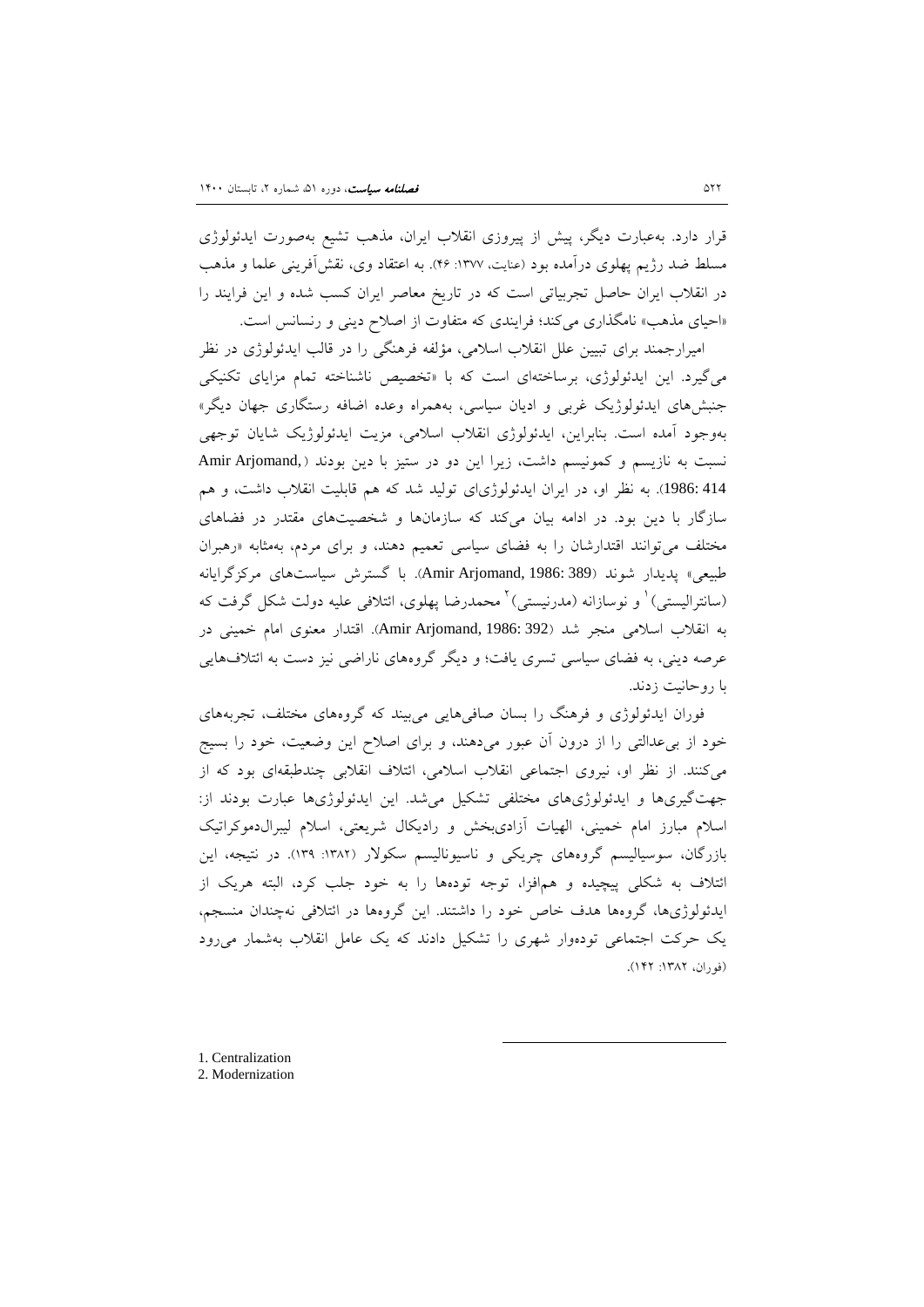برنز در بررسی انقلاب ایران، نقش اساسیتري براي ایدئولوژي قائل میشود؛ و مؤلفه فرهنگی انقلاب ایران را در پیوند با «ایدئولوژي مبهم و چندمعنا» میبیند. او البته بر این مسئله هم پافشاري میکند که ایدئولوژي انقلابی یک دستگاه فکري بهطور کامل شفاف و روشن نبود، بلکه ایدئولوژي براساس تصورات و مفاهیم چندمعنا بهوجود میآید، ازاینرو گروههاي انقلابی مختلف، میتوانند تفاسیر متعددي از آن ارائه دهند. همین تفاسیر متعدد از ایدئولوژي است که امکان «وحدت ایدئولوژیک» بین نیروهاي مختلف را میسر میکند ( 1996: ,Burns 350). به نظر او، امام خمینی با مهارت تمام، از عوامل تفرقه و مشاجرهانگیز در فرایند انقلاب خودداري کرد تا ائتلاف انقلابی دچار آسیب نشود. ائتلاف انقلابی هم پیرامون مفاهیم مبهم و چندمعنایی ایدئولوژي شکل گرفته بود؛ و به همین علت، پس از پیروزي انقلاب، انقلابیها میتوانستند قرائتهاي مختلفی از انقلاب ارائه دهند (371 1996: ,Burns(.

میرسپاسی آشتیانی براي تبیین وقوع انقلاب ایران تقابل اسلام سیاسی و مدرنیته را طی سه فرایند شرح میدهد. با شکلگیري دولت مستبد در ایران و نابودي کامل نهادهاي سیاسی دموکراتیک یعنی احزاب، اتحادیهها و مجلس پس از کودتاي ،1332 در دهههاي 1340 و 1350 فرایند بیگانگی اجتماعی و روانشناختی مردم ایران در پی اجراي برنامه مدرنسازي بهوقوع پیوست. این بیگانگی به شکلگیري گونه جدیدي از ایدئولوژي انجامید که نشانهها و آرمانهاي اسلامی را بهکار میگرفت، تا ذهنیت تازهاي براي مردم ایران بسازد. از نظر او، ایدئولوژي جدید بهسبب ایدههایی مانند عدالت اجتماعی و مشارکت اجتماعی-سیاسی، ظاهر پوپولیستی قدرتمندي داشت (51 1994: ,Mirsepassi(. فرایند سوم، شکلگیري ایدئولوژي سیاسی شیعی و مردمیسازي آن بود (69-76 1994: ,Mirsepassi(. به باور او، انقلاب ایران در اثر برخورد ایدئولوژي اسلام سیاسی و دولت مدرن و مستبد با جامعهاي بیگانه بهوقوع پیوست. هالیدي نیز به «محتواي دینی» انقلاب ایران، با سه پیامد ایدئولوژیک تاکید میکند: ۱. این محتوا، هر ایده سامان و پیشرفت مادهگرایی <sup>۱</sup> را رد میکرد؛ ۲. احساسات ناسیونالیستی و ضدامپریالیستی قدرتمندي در تحولات ایران نقشآفرینی میکرد، اما ایدئولوژي نهضت هیچ قرابتی با ناسیونالیسم برقرار نکرد؛ ۳ رهبر انقلاب ایران پیشینیان را بهعنوان چالشی برای مشروعیت انحصاری خود می دید (437 :Halliday, 1982).

## **.3 .2 چارچوب گفتمانانگاري در مؤلفه فرهنگی انقلاب ایران**

شمار دیگري از پژوهشگران در تبیین مؤلفه فرهنگی انقلاب اسلامی، آن را بهمثابه یک گفتمان در نظر گرفتند. گفتمان نحوهاي سخن گفتن درباره جهان است و از این حیث عملکرد زبانی

-

1. Material progress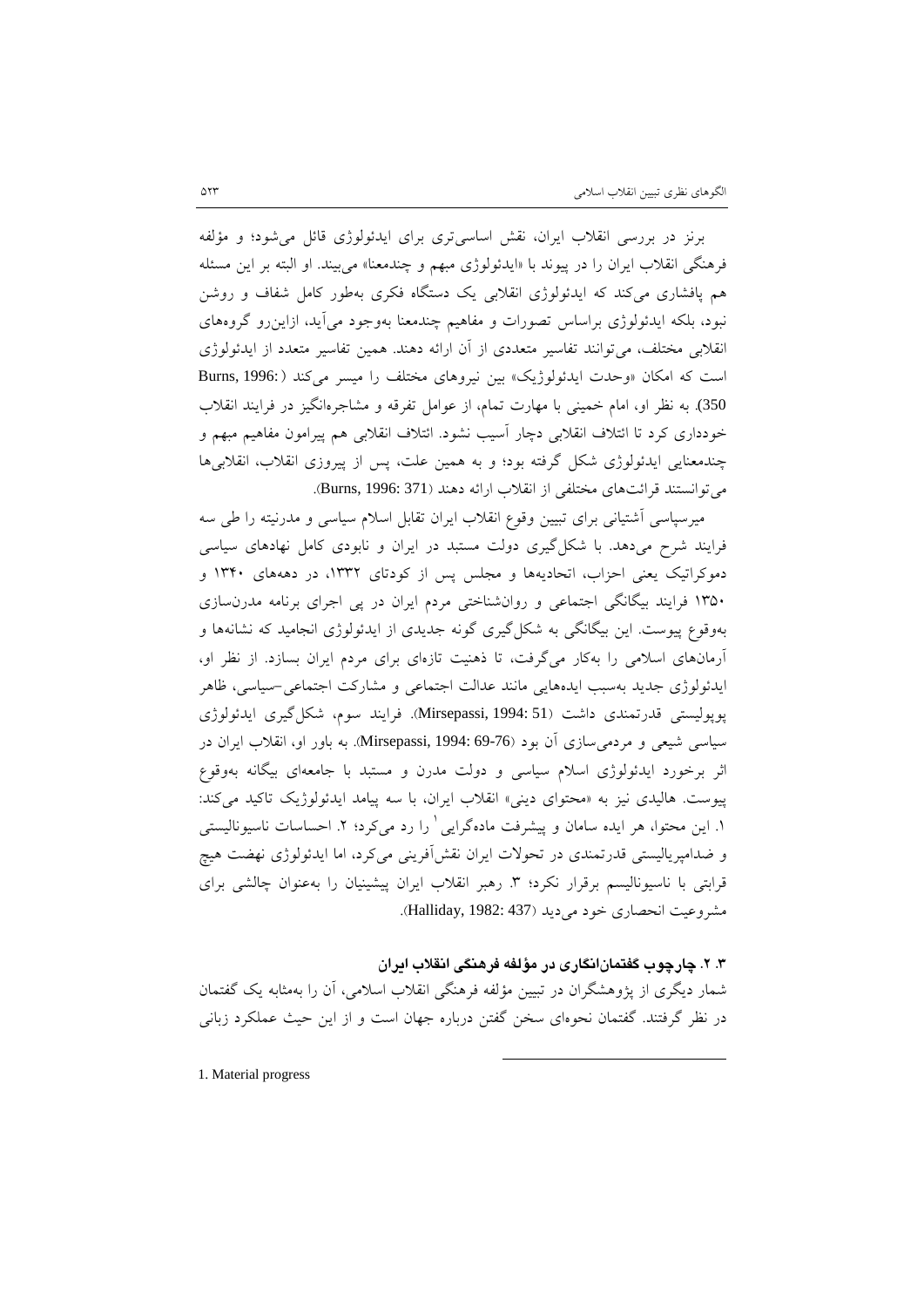است. این نحوه سخن گفتن درباره جهان، حالت انفعالی یا کنشپذیر ندارد، بلکه در تعامل با جهان است. در واقع گفتمانها بهواسطه ساختارها شکل میگیرند، اما در بازتولید و تغییر ساختارها هم نقش دارند. بنابراین گفتمانها رابطهاي تعاملی و دوطرفه با ساختارها دارند. بهعبارت دیگر، گفتمانها تنها بازتاب واقعیت نیستند، بلکه خودشان معناسازند و ذهنیتها در بستر آنها شکل میگیرند. ازاین جهت، گفتمان قلمرو یا حوزهاي را میسازد که در چارچوب آن زبان به شیوه خاصی بهکار میرود (معینی علمداري، :1383 99).

منصور معدل از برجستهترین نویسندگان با چنین نگرشی به انقلاب اسلامی است؛ و معتقد است تمام نظریههاي انقلاب، نگاهی تقلیلگرایانه به مفهوم ایدئولوژي دارند و آن را بهعنوان عاملی مستقل در شکل گیری انقلاب بهکار نمیبرند (١٣٨٢: ٢٧). وی استدلال میکند ایدئولوژی بهعنوان مؤلفه فرهنگی انقلاب اسلامی ایران، تقلیلگرایانه است؛ و بسیاري از وقایع انقلاب را نمیتوان با ایدئولوژي تبیین کرد. از رو، به توضیح تشیع بهمثابه یک «گفتمان» و نقش آن در انقلاب اسلامی میپردازد. به باور وي، تشیع انقلابی در دوره پس از کودتاي 1332 بهصورت گفتمان سیاسی مسلط تکوین یافت. این گفتمان، محصول اندیشههاي نظریهپردازانی بود که میخواستند با توسل به گفتمان انقلابی تشیع، پاسخی مناسب براي مشکلات موجود ارائه کنند (معدل، :1382 186). با ترویج این گفتمان، گروهها و طبقات ناراضی که در شکاف سیاسی، اجتماعی و اقتصادي شکلگرفته در نقطه مقابل دولت قرار داشتند، به این گفتمان انقلابی ترغیب شدند. گفتمان اسلام انقلابی همزمان با افول دیگر گفتمانها و ایدئولوژيها و بهعنوان بدیل و رقیب آنها، پدیدار شد، و اتحاد علما و روحانیان را بههمراه داشت. از نظر وي، گفتمان مقولهاي خودبسنده و مستقل است که دینامیسم و پویایی درونی دارد (معدل، :1382 225).

ورزي در مطالعه پدیده انقلاب ایران با استفاده از تعبیر «گفتمان انقلابی» ادعا میکند که در ین گفتمان انقلابی، دین اسلام در پیوند با نظریههای پساتجددگرایی <sup>۱</sup> و پسااستعمارگرایی <sup>۲</sup> بود و برخی متفکران فرانسوي مانند کربن و فوکو بر تأسیس این گفتمان انقلابی اثر گذاشتند (54 2011: ,Varzi(. امام خمینی زمانیکه در پاریس در تبعید بهسر میبرد، موفق شد افزونبر دانشجویان انقلابی ایرانی، نظریهپردازان و فیلسوفان فرانسوي را هم به طرف خود بکشاند. ورزي مدعی است در ملاقاتی که فوکو با امام خمینی داشت، امام بهخوبی نظریه فوکو درباره قدرت را دریافت، از آن استقبال کرد و در سخنرانیهایش بهکار گرفت (59 2011: ,Varzi(. در ادامه، ورزي مینویسد که تمام طبقات و گروههاي قومی و مذهبی که به امام خمینی پیوستند تا براي عدالت اجتماعی مبارزه کنند، خواستار دولت اسلامی نبودند.

-

1. Postmodernism 2. Postcolonialism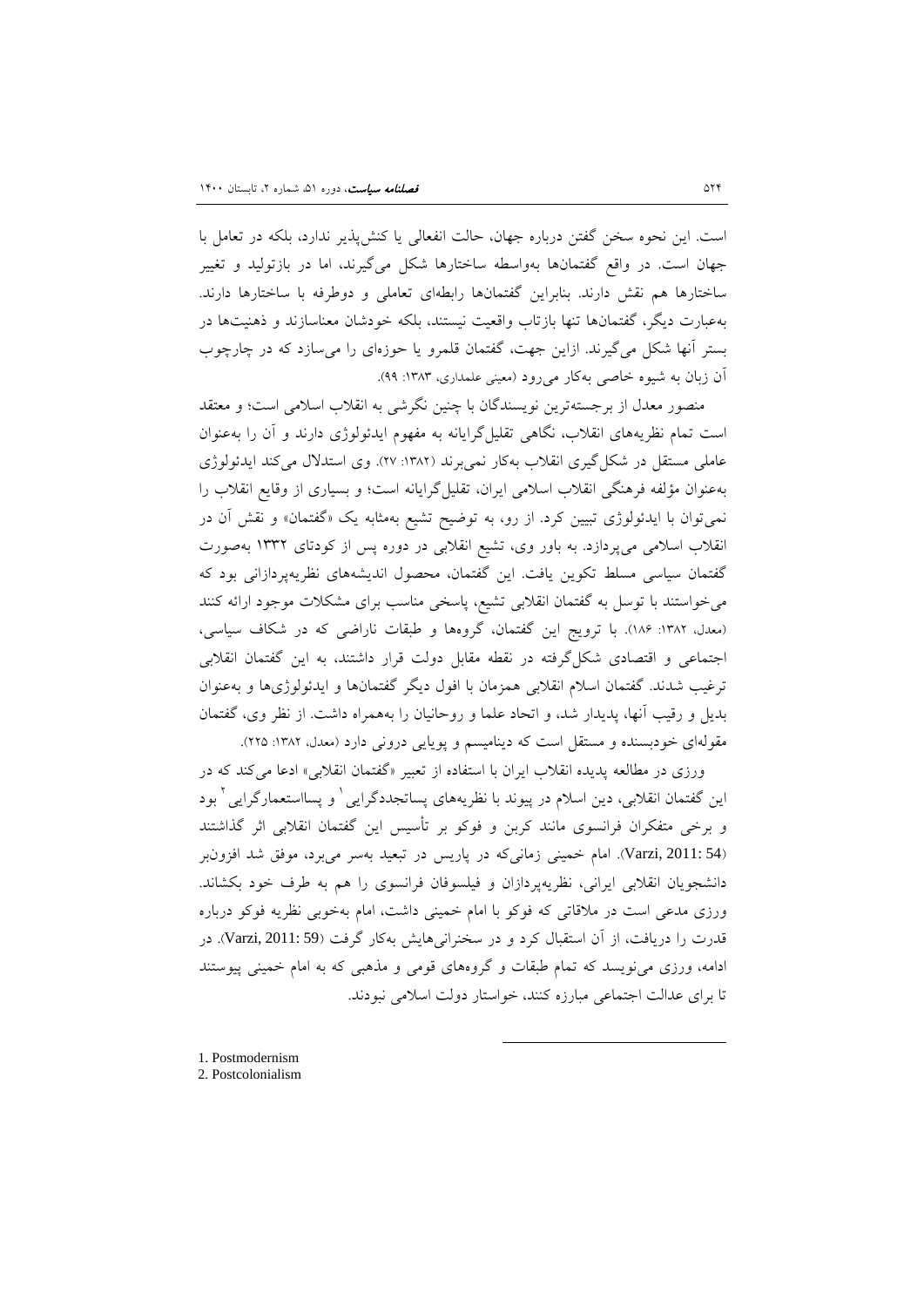#### .3 **نارساییهاي سه چارچوب عمده**

اشتراك میان این تحلیلها آن است که مصداق اصلی مؤلفه فرهنگی بهصورت عام در دین اسلام و بهصورت خاص در مذهب شیعه و نظریه ولایت فقیه تجلی یافت. بررسی سه چارچوب نمادانگاري، ایدئولوژيانگاري و گفتمانانگاري مؤلفه فرهنگی انقلاب ایران نشان میدهد که از مفهوم گسترده و طرحگونه دین و مذهب فاصله میگیرند؛ و آن را حداکثر به ایدئولوژي و مناسک تقلیل میدهند. در همان مفهوم تقلیلگرایانه هم توان توضیحدهندگی کافی در هیچیک از این چارچوبها وجود ندارد. تبیین مؤلفه فرهنگی انقلاب اسلامی در قالب «مجموعهاي از نمادها» بسیار مورد انتقاد قرار گرفته است. از نظر برخی نویسندگان، نمادپردازي از انقلاب و رهبري آن، محصول ایدئولوژي انقلابی است، و نمادها بهخوديخود اصالتی ندارند. بهعبارت دیگر، مضامینی همچون شهادت و جهاد، نه «نماد» و «سمبل»، بلکه «ارزش»هایی برخاسته از ایدئولوژي هستند که همچون پلی براي دستیابی به ارزشهاي والاتر عمل میکنند (پناهی، ۱۳۸۵: ۷۵). در همین حد هم این ابهام همچنان باقی است که چرا شمار بسیار کمی از افراد حاضر در انقلاب، به شهادت رسیدند، و خشونت در کمترین حد خود بوده است. مردم بهطور معمول به تقابل هرچه کمتر با ارتش میاندیشیدند، و راهکارهایی براي در امان ماندن از خطر بهکار میبردند (کرزمن، :1398 125-128).

یکی دیگر از انتقادهاي وارد به این چارچوب، سادهسازي و فروکاست مؤلفه فرهنگی انقلاب به چند نماد اسلامی صرف است. این چارچوب نشان نمیدهد، نمادها چطور کنش اعتراضی ایجاد میکنند؛ چرا همیشه به رفتارهاي اعتراضی منجر نمیشوند، و فقط در شرایط خاص، عمل میکنند. از سوي دیگر، مجموعه نمادهاي اسلامی نمیتواند تودهها را به خیابان بکشاند، و آماده انقلاب کند؛ و اگر بتواند چنین کند، حضور آنها در خیابانها مستمر نخواهد بود. نمادانگاري مؤلفه فرهنگی انقلاب اسلامی، تقلیلگرایانه و سادهانگارانه است، و نمیتواند بسیاري از مسائل و پیچیدگیهاي انقلاب را بهخوبی تبیین کند. مؤلفه فرهنگی انقلاب اسلامی نمیتواند مجموعهاي از نمادها باشد، زیرا نماد همیشه توان بسیجگري ندارد؛ و در شرایط خاص نیز توسط انقلابیون تغییر معنا و جهت داده میشود تا در جهت بسیج اعتراضی کارکرد داشته باشند (کرزمن، ۱۳۹۸: ۱۰۵-۱۰۳). تبیین فرهنگی انقلاب اسلامی در قالب «ایدئولوژی» هم قدرت توضیحدهندگی پیچیدگیهاي انقلاب را ندارد. اینکه نارضایتیهاي فردي چطور به کنش جمعی منتهی شد، از مهمترین ضعفهاي ایدئولوژيانگاري مؤلفه فرهنگی انقلاب بود. در تبیینهاي ایدئولوژیک تصور میشود، ایدئولوژي نوعی کارویژه روانشناختی یا جامعهشناختی دارد که ابزار بسیج اجتماعی قرار میگیرد، و افراد ناراضی و سرگشته را به طرف کسب قدرت سیاسی و ستیز طبقاتی سوق میدهد (گلمحمدي، :1387 29). همانطورکه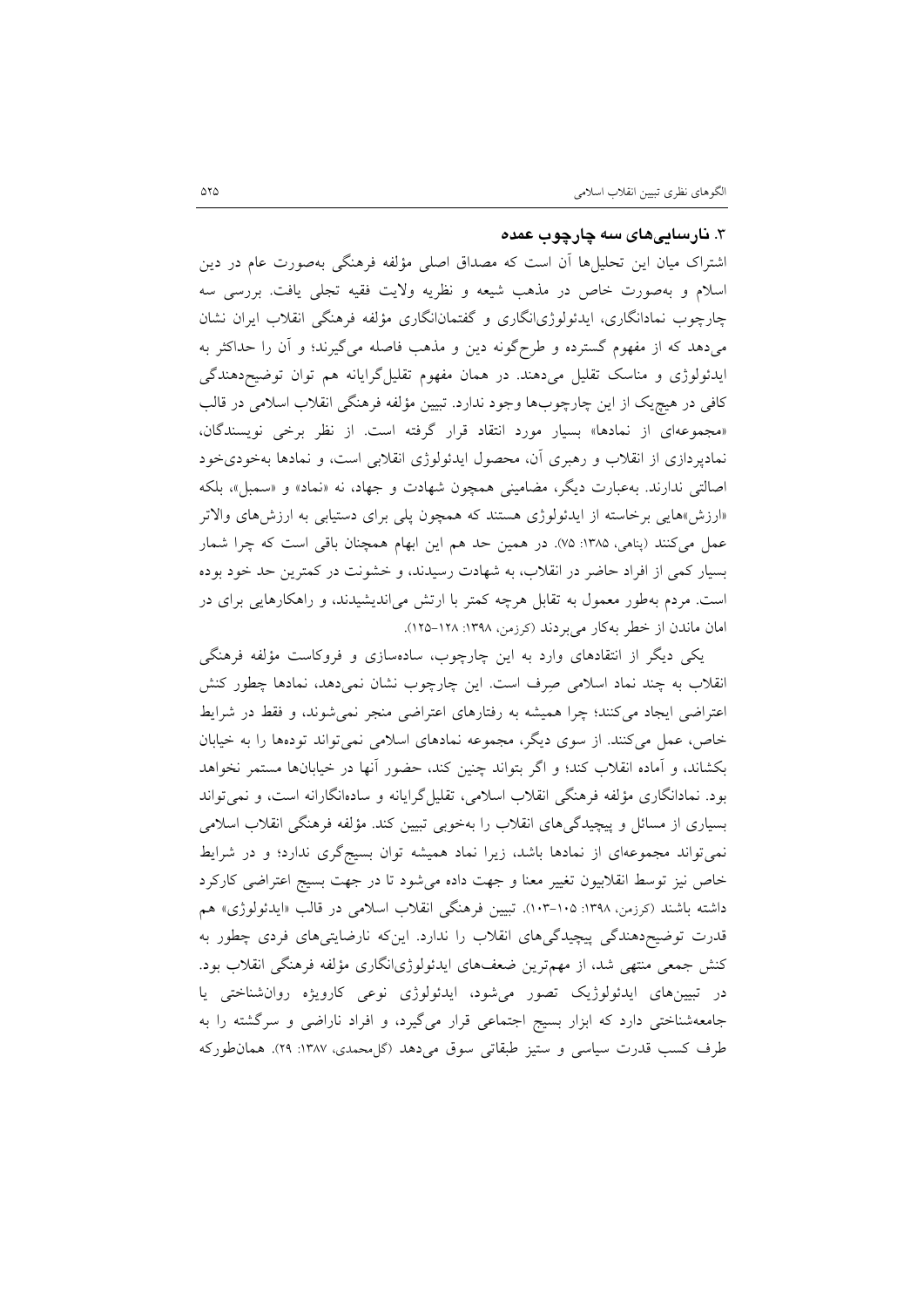منصور معدل بیان میکند، تبیین ایدئولوژیک براي این مؤلفه، تقلیلگرایانه و حداقلی است، و نقش مستقلی به ایدئولوژي داده نمیشود. نقد او به این نظریهها سه جنبه دارد؛ نخست، نظریههاي انقلاب ایران، پویایی ایدئولوژي را به کارکردهاي روانشناختی براي افراد سرگردان و زیر فشار اقتصادي کاهش دادهاند. دوم، این نظریهها، حتی کنش انسانی را هم برخاسته از ارزشهاي مجرد یا علایق عقلانی میبینند. سوم، این نظریهها، انقلاب ایران را براساس محتوایش بررسی کردهاند، و نه براساس دگرگونیهاي بنیادین طی یک دوره زمانی کوتاه (معدل، :1382 225). افزون بر این، ایدئولوژيها دستساز و آفریده انسان هستند، درحالیکه دین اسلام بهمنزله کلیديترین مؤلفه فرهنگی انقلاب ایران برگرفته از وحی الهی و مبتنی بر قرآن است. نظریه ولایت فقیه امام خمینی هم برگرفته از قرآن و متون اسلامی است، و بیش از آنکه دستساز یک انسان باشد، قرائتی از اسلام است که امر جدیدي هم نیست، و ریشه در تاریخ دارد.

<span id="page-13-1"></span><span id="page-13-0"></span>سرانجام، مؤلفه فرهنگی انقلاب ایران به معناي اکمل، یک «گفتمان» هم نیست. گفتمانها منعکسکننده امر اجتماعی و محصول ساختارها و نظامهاي اجتماعیاند و از سوي دیگر بر امر اجتماعی تأثیر می گذارند. گفتمانها توأمان امری ساختهشده و سازندهاند (معینی علمداری، ۱۳۸۳: 100). اگر مرکزیت مؤلفه فرهنگی انقلاب اسلامی را آموزههاي روحانیت انقلابی در نظر بگیریم، انطباق چندانی با گفتمان ندارد. این مؤلفه فرهنگی، قرائتی از دین بود که ریشه در سدههاي گذشته داشت، البته در تماس با عینیتهاي سیاسی-اجتماعی موجود در دهههاي 1340 و ،1350 بازتولید شده بود. با این حال، هسته مرکزي آن از منابع تغییرناپذیر دینی گرفته شده، و آنگونه که گفتمان داعیه دارد، محصول عملکرد زبانی نبود. مؤلفه فرهنگی انقلاب اسلامی همچون گفتمانها، گونهاي سخن گفتن تعاملی با جهان و درباره جهان نیست؛ بلکه تفسیر و قرائتی انقلابی از متون وحیانی است. میتوان گفت برخلاف گفتمان که پدیدهاي بشرپایه و در تعامل با جامعه است، مؤلفه فرهنگی انقلاب اسلامی پدیدهاي خداپایه بود که مبانی خود را از متون ثابت گرفت، و تفسیري متناسب با نیاز روز جامعه ارائه داد. قلب مؤلفه فرهنگی انقلاب ایران، دین اسلام است، اما هم نماد، هم ایدئولوژي و هم گفتمان، بهنحوي تقلیل دین از یک برنامه جامع اداره زندگی بشر به یک دستورالعمل سیاسی فوري، یا ابزاري براي عبور از شرایط خاص است. کسانی که این شیوه را بهکار میبرند، در واقع فرض میکنند که دین اسلام فینفسه کارکرد انقلابی و سیاسی ندارد؛ و با تفسیر جامعهشناختی و روانشناختی از دین تلاش میکنند آن را ابزار عملیات انقلابی قرار دهند. این در حالی است که دین اسلام هم مسئولیتپذیري اجتماعی و احساس تعهد به جامعه را به پیروان خود تعلیم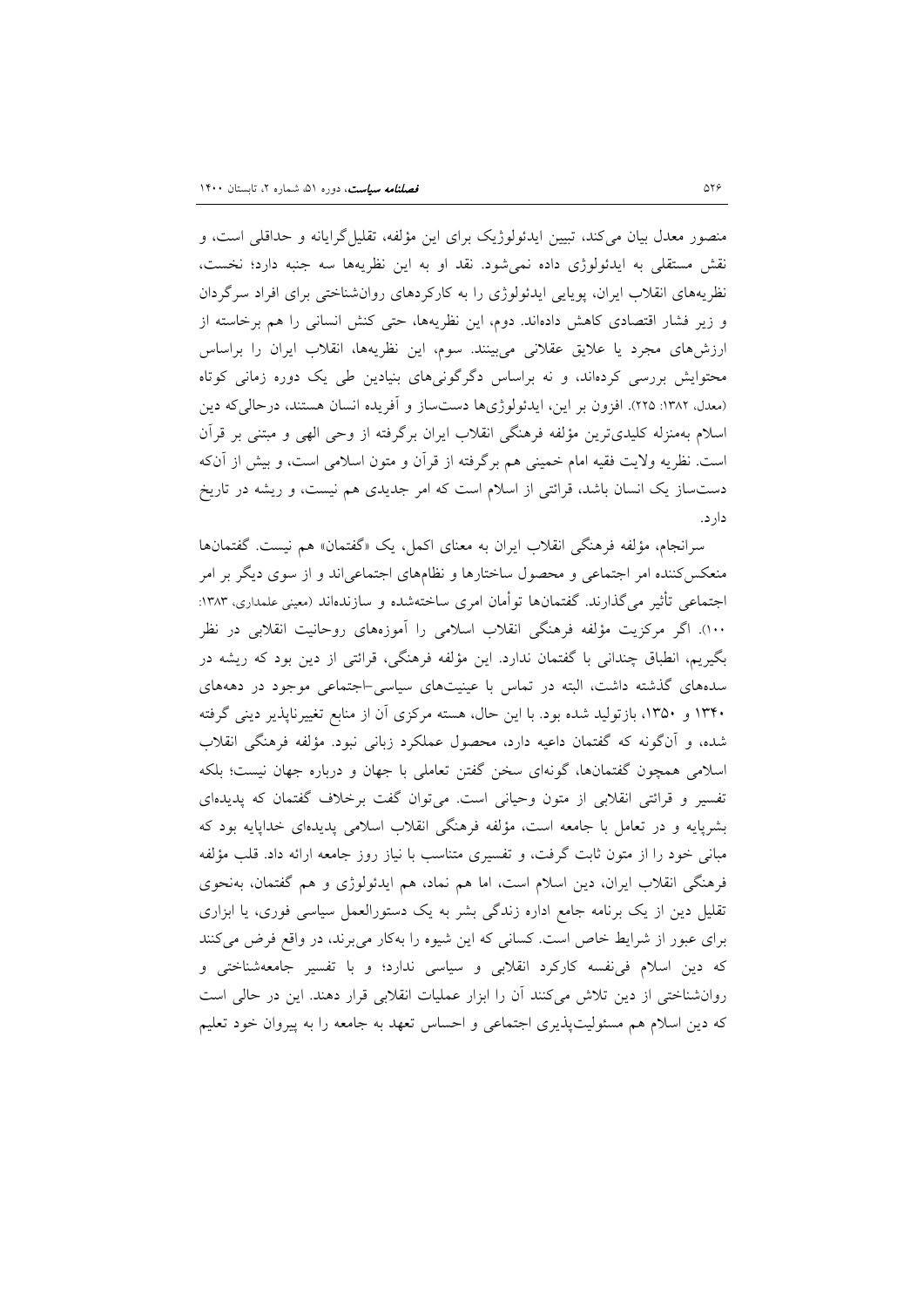میدهد، و هم با تعبیههایی مثل عدالت و مشروعیت حکومت، آنها را علیه ظلم و بیعدالتی و نامشروع بودن حکومت، به مبارزه و جهاد دعوت میکند.

مشهود است که مرزهاي زبانی و دشواريهاي موجود درباره شواهد مربوط به هریک از تبیینها، سبب محدودیت پژوهشهاي غربی در مورد انقلاب اسلامی شده است؛ و هر تبیینی، برخی از شواهد را تنها به این علت که با چارچوب موردنظرش جور درنمیآمده، رها کرده است (کرزمن، ١٣٩٨: ٢۶-٢٥). در توضیح مؤلفه فرهنگی انقلاب ایران نیز با وجود اهمیت این چارچوبهاي سهگانه، هیچیک توان توضیحدهندگی کافی را ندارند. بررسی تاریخی این سه چارچوب نشان میدهد هریک از آنها گوشهاي از واقعیات موجود و میدانی ناسازگار با خود را نادیده گرفته است. به همین دلیل، در کنار این چارچوبها، بهنظر میرسد تبیین مؤلفه فرهنگی انقلاب ایران در قالب «گونهاي از الهیات رهاییبخش اسلامی»، هم نگاه جدیدي به موضوع است، و هم میتواند مفاهمه زبانی بیشتري با دنیا در مقایسه با الگوهاي سهگانه ایجاد کند، زیرا میکوشد تا انقلاب اسلامی ایران را در چارچوب متدولوژي کلیتر و عمومیتري که براي همه جهانیان از جمله غرب دركشدنی است، تحلیل کند.

## **.4 الهیات رهاییبخش بهمثابه چارچوب بدیل**

تاکنون تعریفهاي متعددي براي «الهیات» مطرح شده است. از کهنترین این تعاریف، تعریف سنآگوستین ٰ است که الهیات را «بحث و استدلال درباره خدا» میداند. ریچارد هوکر در تعریف متأخرتر مینویسد: الهیات، «دانش مربوط به امور الهی» است. آنچه از تعاریف مختلف فهمیده میشود، این است که الهیات، دانشی است که به مطالعه دستگاهمند و عقلانی دین میپردازد (همتی، :1393 124). با توجه به چنین تعریفی از الهیات، میتوان الهیات رهاییبخش را «مطالعه عقلانی و نظاممند دین بهمنظور رهایی انسان از هرگونه تعرض و احیاي انسانیت و کرامت او» دانست. الهیات رهاییبخش، جنبشی سیاسی و اعتقادي است که قدمت آن به دهه 1960 میلادي بازمیگردد و ریشه در تقابل بنیادهاي مسیحیت کاتولیک با بحران فرهنگی سده بیستم دارد. خاستگاه الهیات رهاییبخش، کشورهاي در حال توسعه آمریکاي لاتین بود؛ و در راستاي پر کردن خلأ الهیات مسیحیت سنتی قرار داشت که کارکرد سیاسی-اجتماعی چندانی از خود بروز نمی۱داد. درباره شکل گیری این الهیات باید به افزایش شکاف ملتهای فقیر آمریکاي لاتین و کشورهاي غنی، و البته افزایش شکاف طبقاتی در داخل کشورهاي آمریکاي لاتین توجه داشت (23 1999: ,Gutierrez(. در واقع الهیات رهاییبخش، بیش از آنکه از تحول در اندیشههاي متکلمین مسیحی برخاسته باشد، محصول شرایط سیاسی-اجتماعی دهه 1960

-

1. Saint Augustine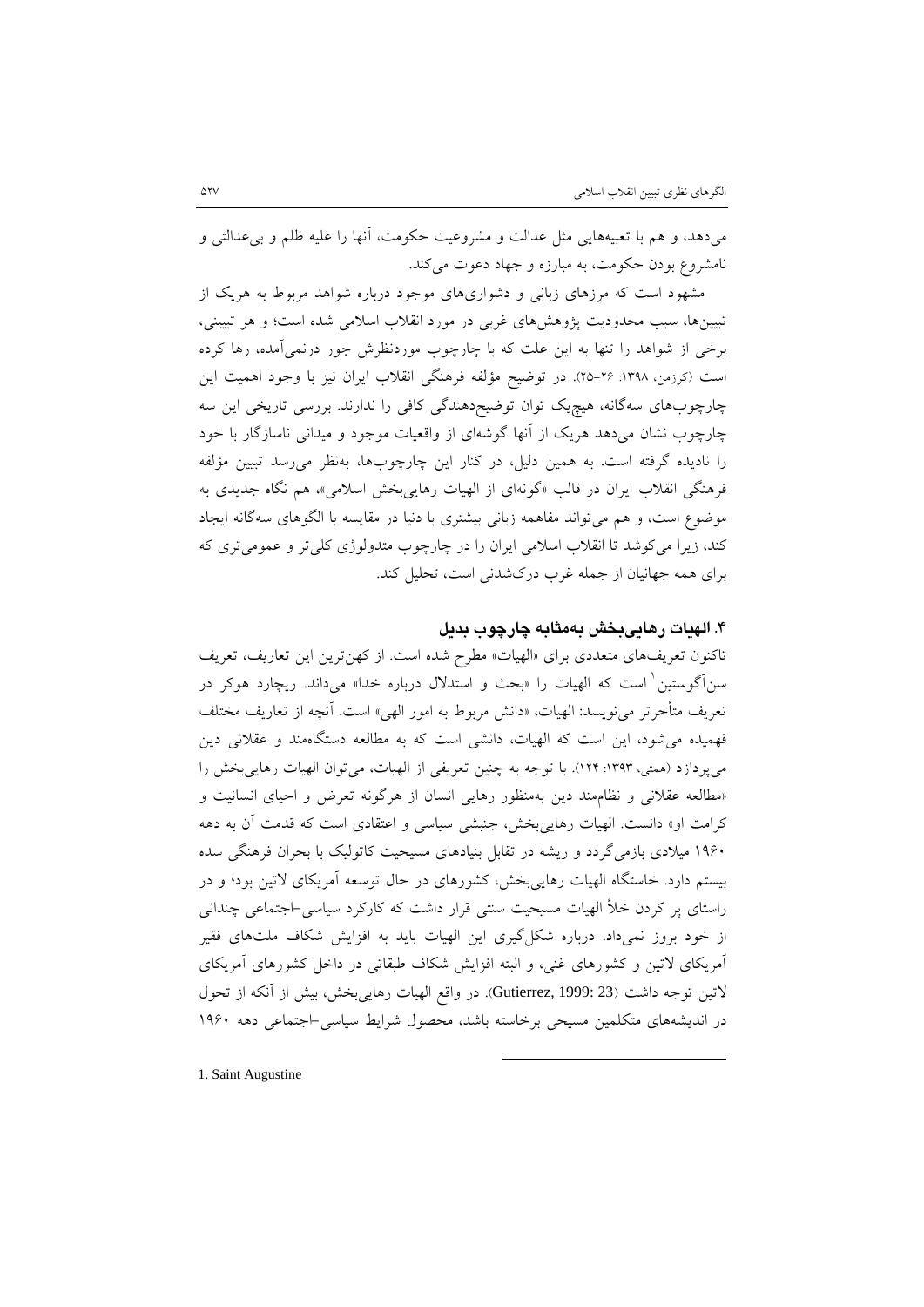به بعد و معطوف به ستمدیدگی، فقر و تبعیض حاکم بر جوامع آمریکاي لاتین بود. بهعبارت دیگر، نظامهاي الهیات رهاییبخش بیش از آنکه از منابع دانشگاهی و آکادمیک منشأ گرفته باشد، ناشی از اجتماعات اساسی مردمی و تودهاي است (همتی، :1393 134).

الهیات رهاییبخش مانند هر الهیات دیگري از خدا گرفته شده و درباره خداست (19 1999: ,Gutierrez(. یکی از اهداف بنیادین و به تعبیري آرمانهاي غایی الهیات رهاییبخش، برقراري و استقرار حکومت خداوند بهطور کامل است؛ حکومتی که بر پایه محبت و عدالت قرار دارد، و عاري از ستمکاري و بیعدالتی است (509 1986: ,Cosgrave(. مسئله اصلی الهیات رهاییبخش از یک سو سکولاریزه شدن جوامع و شیوع بیاعتقادي به خدا بود، اما از سوي دیگر، در پی راهحلی براي شیءانگاري انسان و از بین رفتن کرامت انسانی میگشت. الهیدانان رهاییبخش، معتقد بودند که الهیات مسیحی سنتی مسئول استثمار و بیقدرت کردن جوامع است (دهشیار، :1387 132)؛ و در جستوجوي راهی براي مبارزه با ستمدیدگی، فقر و مشکلات اجتماعی متعددي بودند که اغلب قدرتهاي بزرگ بر جوامع ضعیفتر تحمیل کرده بودند. بهعبارت دیگر، آنها تلاش میکردند تفسیري از مسیحیت بیان کنند که شرایط سیاسی-اجتماعی موجود را بهنحوي انحراف از خواست خدا در زمین قلمداد کند، و معطوف به قابلیت کاربري و ارائه دستورالعمل براي عبور از این وضعیت باشد. متکلمان مسیحی که براي ترویج الهیات رهاییبخش قلم میزدند، برداشتها و تعابیر متفاوتی از این الهیات داشتند که به پیدایش مکاتب مختلفی منجر شد. با این حال، عموم این مکاتب اصول اعتقادي مشترکی با یکدیگر دارند. سه اصل اعتقادي مشترك را میتوان بهعنوان مبانی الهیات رهاییبخش قلمداد کرد:

**الف) تعمیم باور و عمل به عرصه سیاسی-اجتماعی:** متکلمان الهیات رهاییبخش بر این باورند که دین براي تعالیبخشی به زندگی دنیوي یا «اینجهانی» مردم شکل گرفته است و به همین علت، باید در رابطه مستقیم با حیات و معضلات کنونی انسان باشد (دهشیار، :1387 132). آنها در تفسیر کتاب مقدس، روششناسی خاص خود را دارند و معتقدند استفاده از کتاب مقدس باید بهنحوي صورت گیرد که میان متن کتاب و وضعیت اجتماعی و سیاسی موجود ارتباط حاصل شود (511 1986: ,Cosgrave(. ترجمه ایمان در الهیات رهاییبخش، عمل انقلابی است. ایمان و باور بهتنهایی کفایت نمیکند و باید به کنش عینی در عرصه اجتماع منجر شود. البته این کنش فراتر از مناسک دینی و شعائر آیینی است؛ و پا در عرصه تعهدات سیاسی-اجتماعی میگذارد. از نظر الهیات رهاییبخش، ایمانی که فاقد تعهد و موضعگیري در مسائل اجتماعی شود، بیارزش است و رستگاري در گرو عمل رهاییبخش است.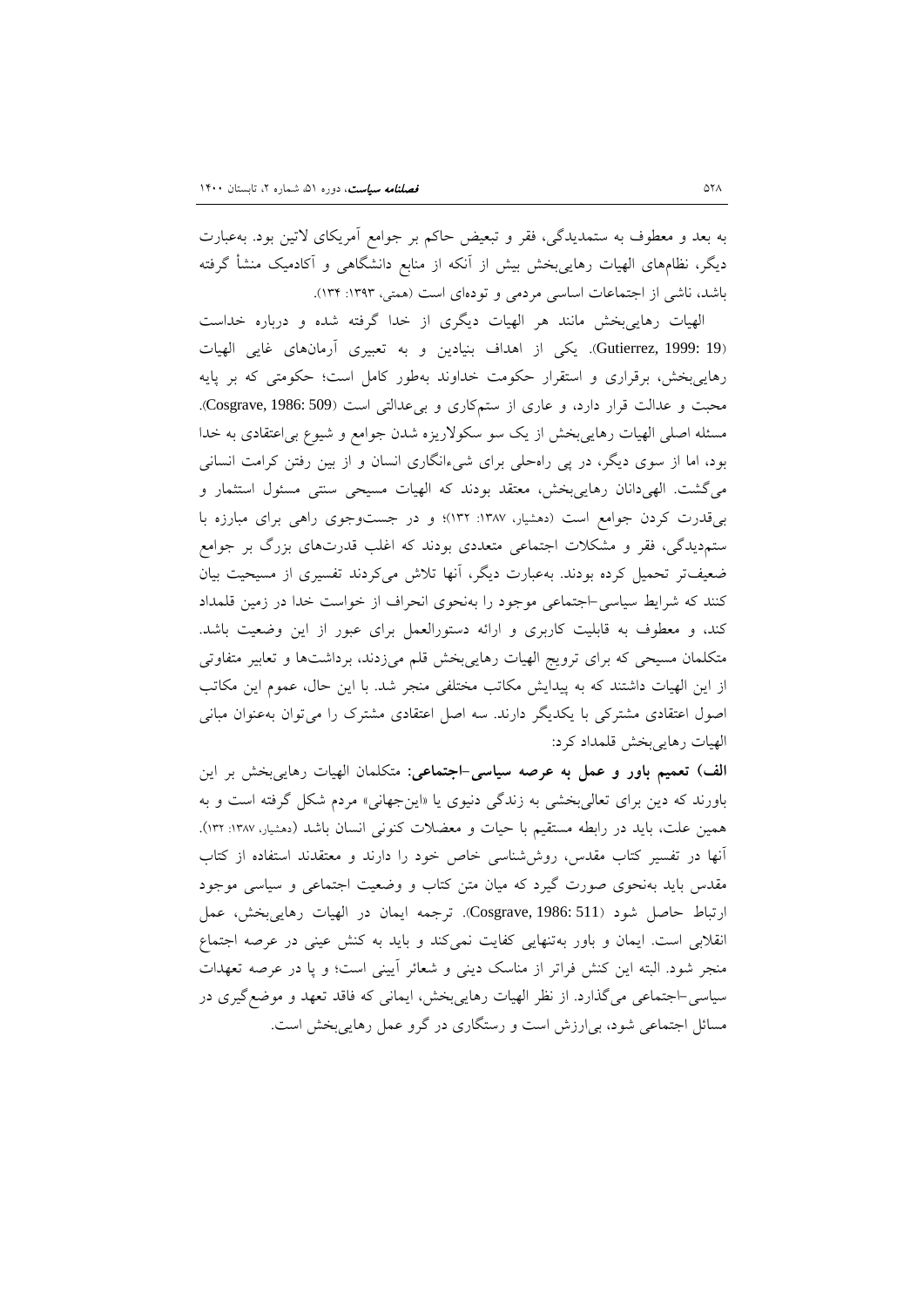**ب) عدالتطلبی، ظلمستیزي و مقاومت:** عدالتطلبی از وجوه پررنگ در الهیات رهاییبخش است. خداوند در این الهیات، خداوند فقراست و از مؤمنان میخواهد عدالت را اجرا کنند. خداوند، خنثی و بیطرف نیست، بلکه مدافع مظلومان و محرومان است و با ظالمان میجنگد. به همین سبب است که گفته میشود خداوند هم بهنوعی موضعگیري سیاسی دارد (همتی، :1393 130). عیسی مسیح (ع) در الهیات رهاییبخش، نماد مقاومت است. متکلمان رهاییبخش او را مظهر اراده انقلابی خداوند و جهتگیري علیه ستمکاران میدانند. حضرت مسیح (ع) سرانجام دستگیر، شکنجه و مصلوب میشود، اما تا انتها مقاومت میکند و تن به ظلم و تبعیض نمیدهد. به همین دلیل است که در این الهیات، مسیح (ع) تنها الگوي اخلاقی یا واعظ صرف نیست، بلکه مبارز انقلابی و اهل عمل و اقدام است (همتی، :1393 131).

**پ) آزاديخواهی:** آموزه کلیدي در الهیات رهاییبخش آن است که ملکوت خداوند، نهفقط در آسمان، بلکه روي زمین هم محقق میشود؛ و این به معناي رهایی مظلومان از زیر یوغ ظالمان و محو ستم از روي زمین است. خداوند اصلیترین منجی و رهاییدهنده بشریت است، نهفقط از قیود معنوي، بلکه از تمام نیروهاي ستمگر، بهخصوص ستمگران اجتماعی، اقتصادي و سیاسی. با این حساب، خروج قوم بنیاسرائیل از مصر تحت فرمانروایی فرعون، بزرگترین واقعه رهاییبخشی پیش از حضرت مسیح (ع) بهشمار میرود. در الهیات رهاییبخش، عیسی مسیح (ع) فدایی و تجسم مادي خداوند رهاییدهنده است ( ,Cosgrave 512 1986:). او افزونبر اینکه فرزند خداوند است، عامل رهایی مظلومان هم است که با پذیرش مرگ خود بر روی صلیب ستمکاران، مظلومان را تسلی داد و آزاد کرد (همتی، ۱۳۹۳: 131). این آموزه را میتوان اینگونه در نظر گرفت که الهیات رهاییبخش، نخست درصدد ترویج آزاديخواهی تودههاست؛ و دوم بهنوعی غایت آرمانی و موعودگرایانه از سرنوشت جامعه مسیحی آمریکاي لاتین را به تصویر میکشد.

## **.5 الهیات رهاییبخش و انقلاب ایران**

<span id="page-16-0"></span>با توجه به این مبانی و شاخصههاي الهیات رهاییبخش، میتوان به بررسی مؤلفه فرهنگی انقلاب اسلامی پرداخت. این مؤلفه فرهنگی بیش از آنکه مجموعهاي از نمادهاي مذهبی، ایدئولوژي یا گفتمان باشد، در چارچوب یک دین بهعنوان برنامه جامع و کامل زندگی و «الهیات رهاییبخش اسلامی» میگنجد. البته الهیات رهاییبخش اسلامی که در انقلاب ایران بهکار رفت، ابتدا از متن شریعت نضج گرفت؛ و سپس به عرصه جامعه تسري یافت، و تودهاي شد. در مقایسه، الهیات رهاییبخش مسیحی درست در نقطه مقابل قرار دارد، و درصدد مستندسازي شرایط عینی جامعه آمریکاي لاتین بر پایه متون کاتولیسیسم بود، و قرائتی پیشینی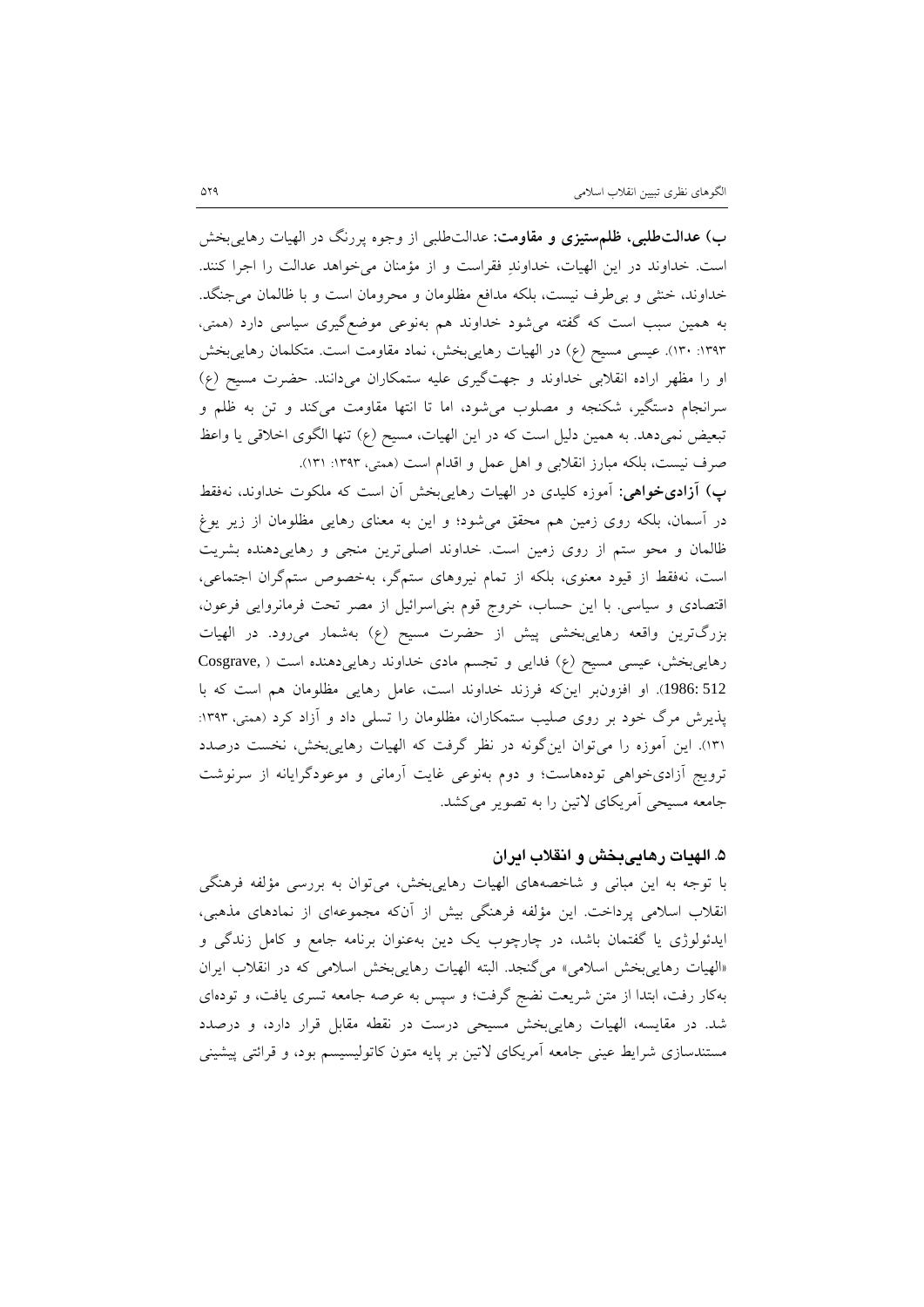از دین و بیتوجه به جامعه داشت. در واقع الهیات رهاییبخش مسیحی ایده خود را از بستر عینی جامعه ستمدیده آمریکاي لاتین گرفت، و به متون مسیحی مستند کرد. درحالیکه الهیات رهاییبخش اسلامی مسیري برعکس را طی کرد؛ یعنی ایده خود را از متون دینی گرفت، و متناسب با شرایط زمانه، به جامعه عرضه کرد.

الهیات رهاییبخش برخلاف سه چارچوب پیشین، برآمده از فرمانها و دستور خداوند است، و غایت خود را رستگاري انسان در دو دنیا میبیند. آنچه بهصورتی مشابه در انقلاب اسلامی هم بروز کرد، آموزههاي خود را از اسلام میگرفت؛ و مدعی بود اراده خداوند بر آن است که در دوره غیبت معصوم (ع)، حکومت اسلامی بر پا شود، تا اجراي احکام و قوانین الهی در زمین را بر عهده بگیرند. امام خمینی رژیم پهلوي را مخالف هر نوع دین- حتی غیراسلام- میدانست که درصدد نابودي اسلام است، و فقط علما میتوانند جلوي گسترش استعمار در ایران را بگیرند. ایشان در توجیه لزوم تشکیل حکومت اسلامی در عصر غیبت، معتقد بود، همانطورکه خداوند از راه وحی مجموعه قانونی (شریعت) را براي بشر فرستاده، براساس تلازم قواي مقننه و مجریه، مجري هم براي آن قرار داده است. از این نظر، حکومت اسلامی، قوه مجریه اسلام است و ولی فقیه، رئیس حکومت اسلامی.

از نظر امام خمینی، حکومت لازم است تا قانون اجرا شود، و برقراري نظام سیاسی غیراسلامی به معناي بیاجرا ماندن نظام سیاسی اسلام است: «به همین جهت اسلام همانطورکه جعل قوانین کرده، قوه مجریه هم قرار داده است. «ولی امر»، متصدي قوه مجریه قوانین هم هست» (خمینی، ١٣٧٩: ٢١ و ٢۶). «همانطورکه پیغمبر اکرم (ص) مأمور اجراي احکام و برقراري نظامات اسلام بود، و خداوند او را رئیس و حاکم مسلمین قرار داده و اطاعتش را واجب شمرده است، فقهاي عادل هم بایستی رئیس و حاکم باشند، و اجراي احکام کنند، و نظام اجتماعی اسلام را مستقر گردانند» (خمینی، :1379 72). در واقع، آموزههایی که فرایند انقلاب اسلامی را به پیش میبرد، نظم موجود (حکومت سلطنت مشروطه) را «طاغوت» میدانست. این به معناي آن بود که نظم حاکم بر ایران، خارج از مسیري است که خداوند براي بندگان خود ترسیم کرده است، و نارضایتی خداوند خودبهخود به نامشروع بودن حکومت منجر میشود. نظریه ولایت فقیه درصدد بود تا آنجا که فقها در دوره غیبت توان دارند، رضایت خداوند را بر پایه اصول و متون اسلامی تأمین کند. بهطور خلاصه، «خداپایگی» الهیات رهاییبخش چیزي است که خلأ آن در چارچوبهاي بشرپایه پیشین بهروشنی احساس میشود. این در حالی است که امام خمینی بارها بهصراحت به این مسئله اشاره کرد که نظم حاکم و قانون باید بر پایه احکام الهی باشد و نظمی که تنها مبتنی بر قراردادهاي بشري باشد، مشروعیت الهی ندارد.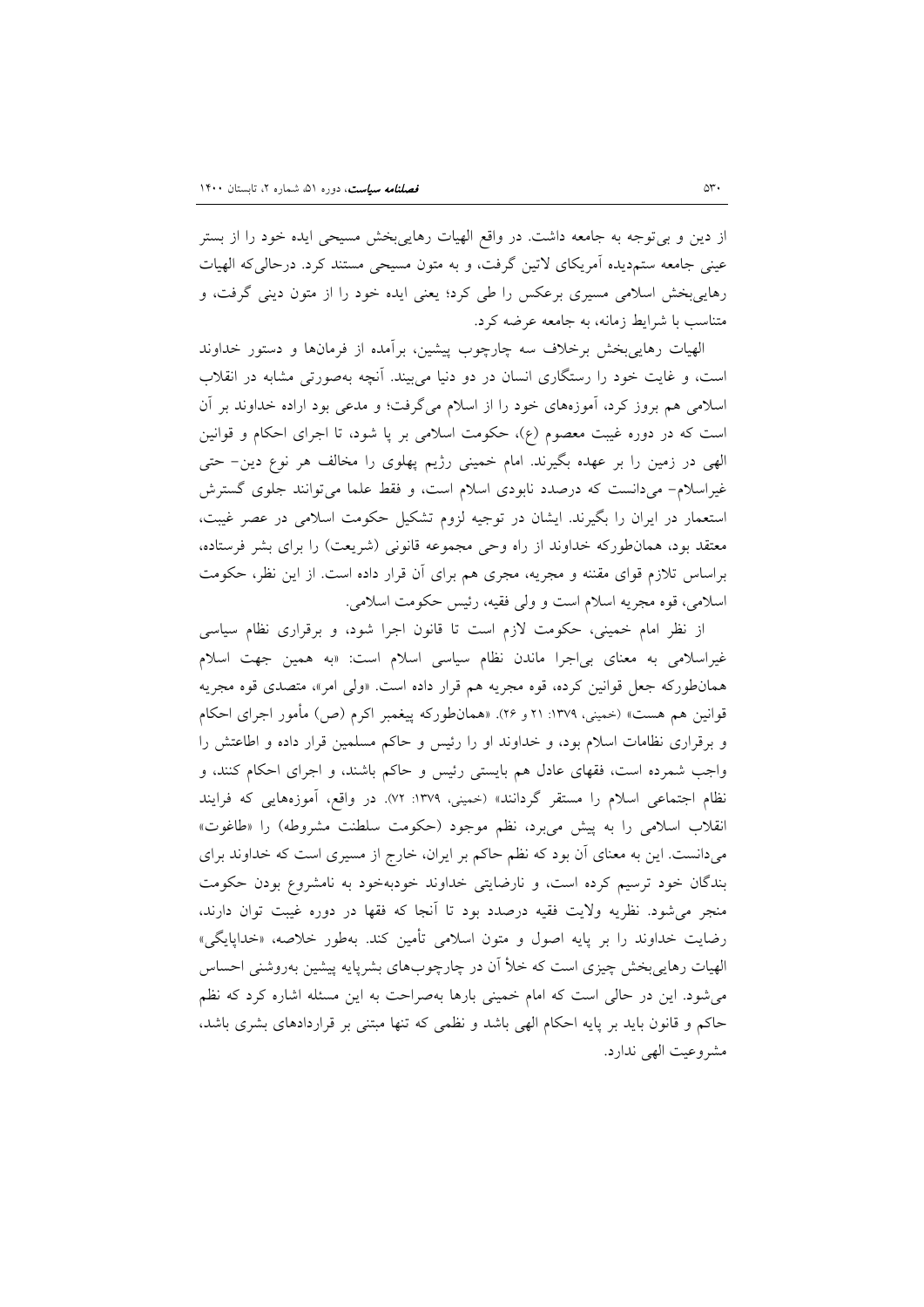امام خمینی در سخنرانیهاي مربوط به حکومت اسلامی و ولایت فقیـه در سـال 1348 در نجف نیز با اشاره به تدوین قانون اساسی مشروطه از روي مجموعه قوانین بلژیـک، فرانسـه و انگلیس، اعلام کردند: «این مواد قانون اساسی و متمم آن که مربوط به سلطنت و ولایتعهـدي و امثال آن است، کجا از اسلام است؟ اینها همه ضداسـلامی اسـت، نـاقض طـرز حکومـت و احکام اسلام است» (خمینی، ١٣٧٩: ١٣). از دیدگاه ایشان، حکومت اسلامی، نه استبدادی است و نه مطلقه؛ بلکه حکومتی مشروطه است، ولی مشروطه نه به معناي متعـارف فعلـی کـه مسـتلزم تصویب قوانین بر مبناي آراي اکثریت اشخاص است. از نظر امام خمینی، مشـروطه بـه معنـاي مجموعه شرط است که باید رعایت و اجرا شود؛ و این مجموعه شرط، همان احکام و قـوانین اسلام است. ازاینرو نمایندگان مردم یا شاه، حق قانونگذاري ندارند، بلکـه در اسـلام قـدرت مقننه و اختیار تشریع از آن خداوند متعال است (خمینی، ۱۳۷۹: ۴۳).

غایت الهیات رهاییبخش اسلامی، جلب رضایت خداوند و رستگاري بشر در دو دنیاست. به همین سبب است که در این الهیات، آرمانهـایی ماننـد عـدالت، آزادي، اسـتقلال، رفـاه و... طریقیت دارند، و نه موضـ وعیت. در ایـن الهیـات، بـرخلاف چـارچوب هـاي بشـرپای ه دیگـر، آرمانهاي عدالت، آزادي و استقلال بهخوديخود غایـت نهـایی نیسـتند، بلکـه مسـیري بـراي رستگاري دنیوي و اخروي انسان بهشمار میروند. الهیـات رهـایی بخـش اسـلامی تـلاش دارد قرائتی از دین بیان کند که در اعمال عبادي صرف خلاصه نمـی شـود ؛ و کـنش گـري سیاسـی - اجتماعی را براي تحقق رسـتگاري دوجهـانی و رضـایت منـدي خداونـد تجـویز مـی کنـد. در دهههاي 1340 و ،1350 برنامههاي مدرنسازي حکومت پهلوي همراه با غربیسـازي فرهنـگ عمومی جامعه بود. بهعبارت دیگر، مدرنیزاسیون محمدرضـا پهلـوي از لحـاظ جامعـ هشناسـی سیاسی دو وجه داشت که اولی در سطح دولـت و دومـی در سـطح جامعـه بـود. برنامـه هـاي غربیسازي جامعه همگی عملیاتی در تضاد با فرهنگ سنتی و دینپایه ایرانی بود. این مسئله به طور کامل مشهود است که از آغاز نهضت اسلامی در سال 1342 امام خمینـی بـه مخالفـت بـا غربیسازي جامعه پرداختند. براي مثال در اردیبهشتماه ،1342 علیه شعار تساوي زن و مـرد و مصوبه سربازي دختران پیامی صادر کردند (خمینی، :1386 199).

الهیات رهاییبخش اسلامی در شرایطی اثر بخشید که فرایند غربیسازي دولت و جامعه در حال اجرا بود؛ و جامعه مسلمانان ایران به چنین فرایندي اعتراض داشت، امـا تـوان انسـجام و بروز نداشت. این الهیات رهاییبخش اسلامی توانست در عرصههاي مختلف، اقبال عمـومی را به خود جلب کند و از آنجا که انطبـاق زیـادي بـا فرهنـگ عمـومی دیـن پایـ ه ایرانـی داشـت، بهسرعت از راه شبکه مساجد، هیأتها و مراسم آیینی در میان تودهها جا بـاز کـرد ، و پذیرفتـه شد. این در حالی بود که آموزههاي چپگرایانه مانند تضاد طبقاتی یا دوقطبیهاي کاذب دیگـر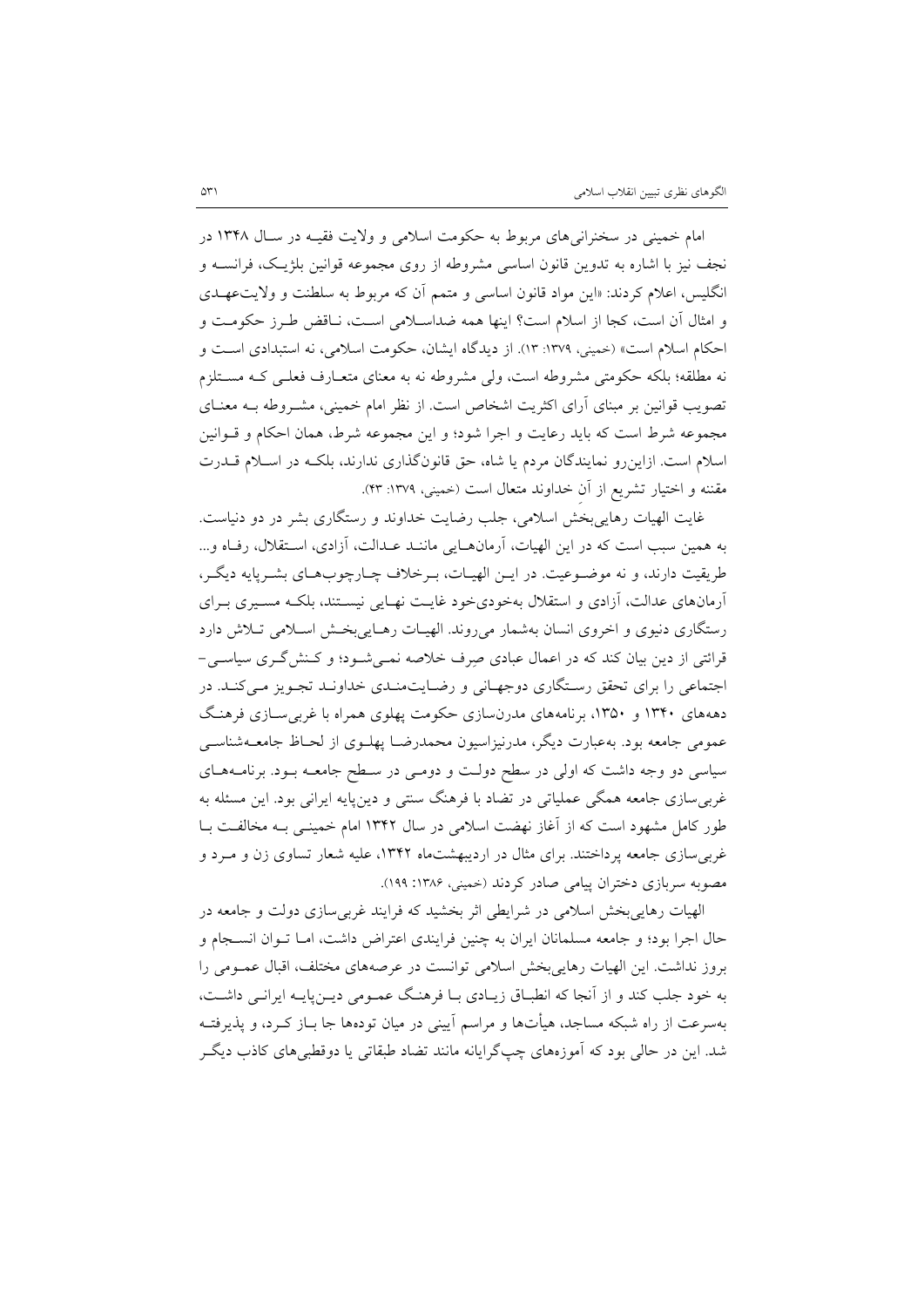همچون مسلمان-ایرانی توفیق این را نیافتند، که جمعیت مردمی خاصی را با خود همراه کننـد. بهعبارت دیگر، پذیرش الهیات رهاییبخش اسلامی در جامعـه، بـه سـبب انطبـاق فـراوانش بـا فرهنگ عمومی بود. به همین سبب، مردم بهسادگی میتوانسـتند بـا آن ارتبـاط برقـرار کننـد و مفاهیمی همچون قیام، ظلمستیزي، عدالتطلبی، شهادت، آزاديخواهی و... را بفهمند.

با فراگیری الهیات رهـایی بخـش بـه رهبـری امـام خمینـی در نیمـه نخسـت سـال ١٣٥٧، گروههاي مخالف دیگر هم به موج شکلگرفته علیه حکومت پیوستند. گروههایی مانند نهضـت آزادي ایران و سازمان مجاهدین خلق رفتهرفته به این جریان پیوستند؛ و ائتلاف نانوشـته اي در ماههاي پیش از وقوع انقلاب برقرار شد. این ائتلاف نه براي همافزایی نیروهـا، بلکـه بـه امیـ د حذف نشدن در سایه هژمونی فکري الهیات رهاییبخش اسلامی و هضم نشدن در موج پیروان امام خمینی بود. از همین رو، میتوان ائتلاف شکلگرفته میان مخالفان حکومت پهلوي در سال 1357 را «ائتلاف نامتقارن» به رهبري جریان فقاهتی-ولایتـی دانسـت. بـراي مثـال در روز 30 مردادماه 1357 محمد توسلی، رابط رسمی نهضت آزادي ایران بـا سـفارت آمریکـا (اسـناد لانـه جاسوسی، ۱۳۸۵: ۱۲۵)، در گفتوگویی با جان استمپل، مـأمور سیاسـی سـفارت آمریکـا، دلایـل ائتلاف تشکل متبوع خود با جریان روحانیت را تشریح کرد. توسـلی بـا ذکـر ایـن مسـئله کـه «رابطه نزدیک بین نهضت آزادي و جنبش مـذهبی ضـروري اسـت »، آینـده ایـران را در حـال تجزیه شدن دانست که مذهبیها و مارکسیستها عوامل آن هستند؛ و در این میـان، شـاه هـیچ جایی نخواهد داشت. از نظر او، «جنگ حقیقی در آینده بین اسـلام و کمونیسـم خواهـد بـود . بدین دلیل است که نهضت آزادي در جهت نزدیکتر کـ ردن روابـط خـود بـا رهبـران مـذهبی میباشد». توسلی میافزاید از زمان مصدق تـاکنون، نهضـت آزادي پایگـاه تـوده اي خـود را از دست داده و این پایگاه، در کنار جنبش مذهبی دوباره بنا خواهد شد (اسناد لانـه جاسوسـی، ،1385 ج :3 116). در واقع، هدف اصلی از ائتلاف سیاسی نامتقارنی که میان مخالفان حکومـت پهلـوي شکل گرفت، حذف نشدن آنها از صحنه سیاست و احیـاي جایگـاه مردمـی خـود بـود کـه بـا دستاویزي به ایده مسلط، یعنی الهیات رهاییبخش اسلامی، ممکن بود.

<span id="page-19-1"></span><span id="page-19-0"></span>برخی پژوهشگران مانند امیرارجمنـد، فـوران و برنـز بـه طـور نادرسـت وزن یکسـانی بـه ائتلافکنندگان میدهند. برتري مطلق وزن الهیات رهاییبخش در ایـن ائـتلاف را مـی تـوان در همهپرسی جمهوري اسلامی در فروردینماه 1358 مشاهده کرد؛ زیرا هریک از این گروههـا در پی تحقق نظامی غیر از جمهوري اسلامی بودند، اما موفق نشدند آراي مردمی را به خود جلب کنند. افزونبراین، تحلیل برنز که ابهام ایدئولوژي را عامل ائتلاف گروههاي مختلـف مـی دانـد، نمیتواند درست باشد. نمایندگان سازمان مجاهدین خلـق طـی مـذاکراتی بـا امـام خمینـی در نجف، مواضع خود را براي یکدیگر شفاف کرده بودند، و به شـکاف فـاحش میـان ایـده هـاي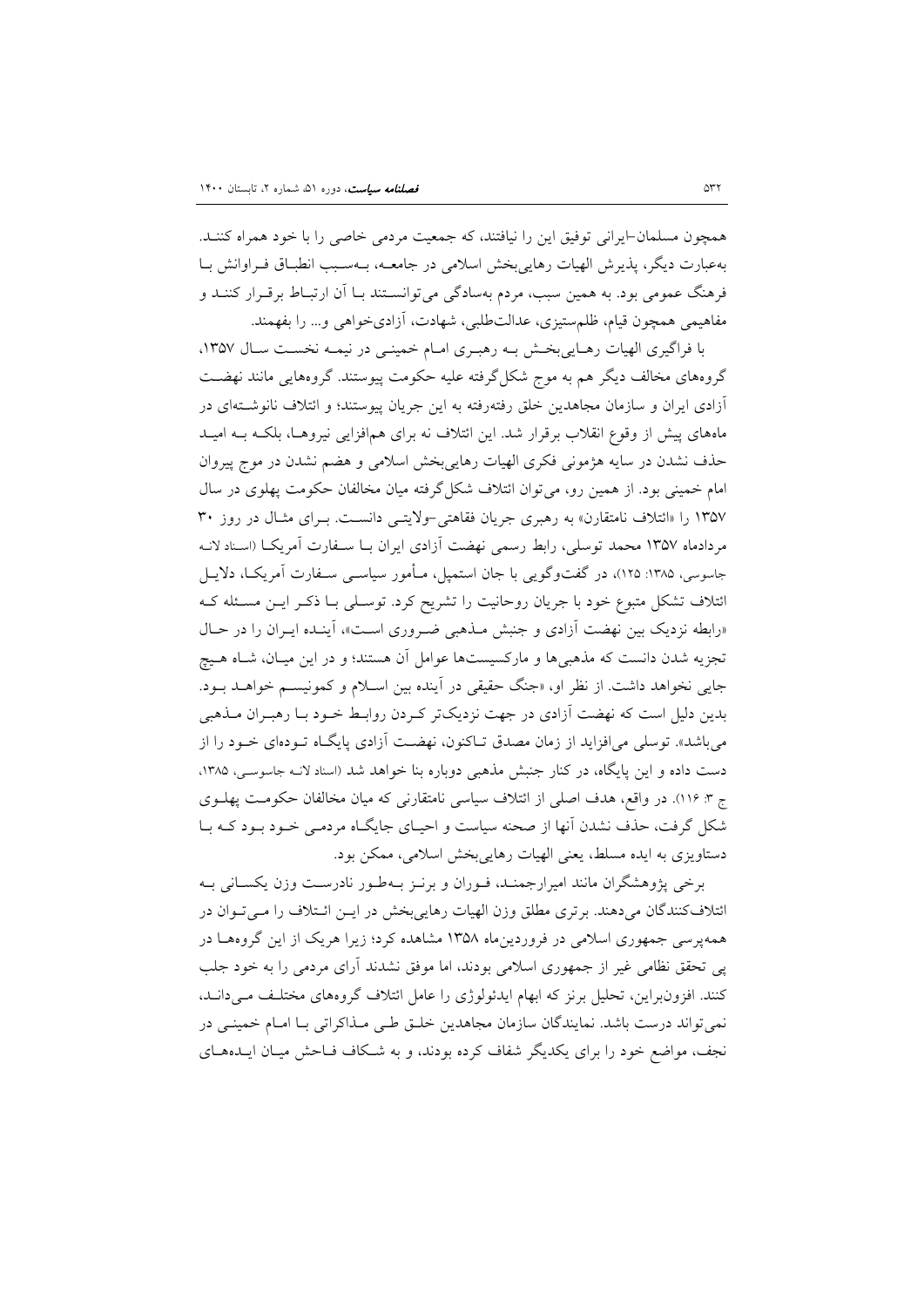طرفین، پـی بـرده بودنـد. نماینـدگان نهضـت آ زادي هـم در ملاقـاتی کـه بـا امـام خمینـی در نوفل لوشاتو داشتند، بهطور آشکار به اختلافهاي عمیـق میـان ایـدههـاي خـود و امـام اذعـان داشتند. مشخص است که گروههاي مخالف از ایدههاي الهیاتی امام خمینـی آگـاهی داشـتند ، و آنگونه که برنز میگوید، ابهامی در مفاهیم ایدئولوژیک وجود نداشت؛ لـیکن هـراس از هضـم در قدرت برتر الهیاتی امام خمینی، آنها را واداشـت کـه دسـت بـه ائـتلاف نانوشـته اي بزننـد. بهعبارت دیگر، قدرت فرودست آنها در ماههاي منتهی بـه وقـوع انقـلاب، ائـتلاف بـا قـدرت فرادست را به آنها تحمیل کرد.

## **.6 نتیجه**

در تبیین مؤلفه فرهنگی انقلاب اسلامی ایران، نه نمادها و نـه ایـدئولوژي و نـه گفتمـان تـوان تبیینکنندگی کافی را ندارند. براي پر کردن این خلأ مفهومی میتوان از الهیات رهاییبخش وام گرفت و الگوي بومی این الهیات را براي انقلاب ایران بهکار بست. الهیات رهاییبخش اسلامی برخلاف همتاي مسیحی خود در آمریکاي لاتین، از بالا به پـایین فـرود آمـد؛ یعنـی بـرخلاف الهیات رهاییبخش مسیحی که درصدد یافتن شواهد دینـی از متـون مسـیحی بـراي تطبیـق بـا شرایط جوامع آمریکاي لاتین در دهههاي 1960 و 1970 بود، الهیات رهاییبخش اسلامی ابتدا به ساکن از دل متون اسلامی برآمد، و بهعنوان دستورالعملی براي رهایی جامعه مسـلمان ایـران به آنها عرضه شد.

این الهیات با فرهنگ عمومی جامعه ایران انطباق زیادي داشت؛ جامعهاي که به سیاستهاي غربیسازي حکومت پهلوي اعتراض داشت، و در این دوگانگی اسلام و غرب، دچار نوعی سرگشتگی، ازخودبیگانگی و بحران هویتی شده بود. الهیات رهاییبخش اسلامی به جامعه ایران، قرائتی از اسلام ارائه داد که تنها منحصر به کنشهاي عبادي نبود، بلکه با اصلاح سیاسی-اجتماعی سروکار داشت؛ و رستگاري را نهفقط در مناجات و مناسک شرعی، که فراتر از آن در مبارزه و اصلاح جامعه و حتی جهان جستوجو میکرد. توسعه این الهیات با شبکه سنتی مساجد، منابر، مناسک و هیاتها انجام شد؛ و موفق شد در تودهها بهطور عمیق نفوذ کند. این الهیات رهاییبخش در ساحت اندیشه افزونبر اینکه مورد اقبال عمومی قرار گرفت، توانست ایدههاي رقیب و معارض خود را هم پشت سر بگذارد، و بهعنوان ایده برتر و مسلط، نمایندگی کل گروههاي مخالف را بر عهده بگیرد. تسلط ایده الهیات رهاییبخش در ماههاي منتهی به انقلاب اسلامی، گروههاي رقیب را مجاب کرد که هر مواجههاي با این ایده، به حذف آنها از صحنه سیاست ایران منجر خواهد شد. به همین سبب، گروههاي مخالف حکومت پهلوي را به مرور زمان به سمت و سوي ائتلافی نامتقارن با امام خمینی و روحانیان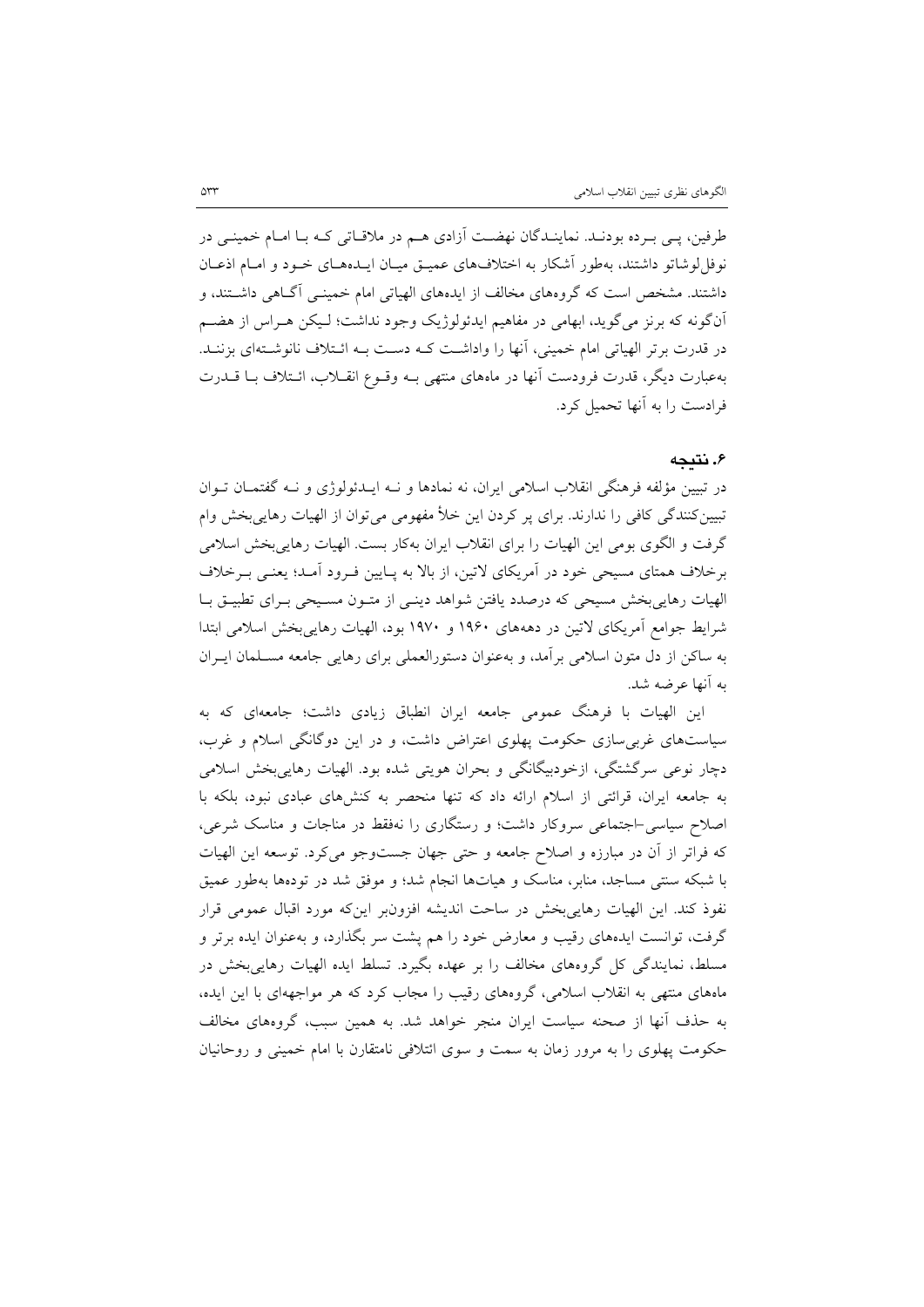فقاهتی-ولایتی کشاند، درحالیکه ائتلاف آنها تأثیر چندانی در پیروزي انقلاب اسلامی ایران نداشت.

#### بیانیه نبود تعارض منافع

نویسندگان اعلام می کنند که تعارض منافع وجود ندارد و تمام مسائل اخلاق در پژوهش را که شامل پرهیز از دزدي ادبی، انتشار و یا ارسال بیش از یک بار مقاله، تکرار پژوهش دیگران، دادهسازي یا جعل دادهها، منبعسازي و جعل منابع، رضایت ناآگاهانه سوژه یا پژوهششونده، سوءرفتار و غیره میشوند، بهطور کامل رعایت کردهاند.

## **منابع و مآخذ**

#### **الف) فارسی**

.1 اسکاچپل، تدا. (،1382 بهار) «دولت رانتیر و اسـلام شـیعی در انقـلاب ایـران ،» ترجمـه محمـدتقی دلفـروز. فصلنامه مطالات راهبردي، ،6 :19 .119-141 در:

## http://quarterly.risstudies.org/article\_1068.html

- ۲. امام خمینی، روح|لله. (۱۳۸۶) صحی*فه امام.* تهران: موسسه تنظیم و نشر أثار امام خمینی، ج ۱.
- .3 امام خمینی، روحاالله. (1379) ولایت فقیه؛ حکومت اسلامی. تهران: موسسه تنظیم و نشر آثار امام خمینی.
	- ۴. ا*سناد لانه جاسوسی آمریکا. (*۱۳۸۵) تهران: موسسه مطالعات و پژوهشهای سیاسی، ج ۳.
- .5 پناهی، محمدحسین. (،1385 زمستان) «ارزشهاي جهاد و شهادت در شعارهاي انقلاب اسلامی،» نامـه علـوم https://jnoe.ut.ac.ir/article\_18315.html :در: https://jnoe.ut.ac.ir/article\_18315.html
	- .6 ———. (1391) نظریههاي انقلاب: وقوع، فرایند و پیامدها. تهران: سمت.
- .7 دهشیار، حسین. (،1387 بهار) «سیاسی شـدن علـوم سیاسـی در آمریکـا و الهیـات رهـایی بخـش، » فصـلنامه http://ensani.ir/fa/article/28479 . در: 1284/19/article/28479 .j
- .8 طالبان، محمدرضا. (،1382 زمستان) «درآمدي منطقی بر تبیین فرهنگی انقلاب ایران،» نامه پژوهش فرهنگـی . http://ensani.ir/fa/article/281031 :<sub>۶۸-۴۹</sub> ، ۸ ، ۸
	- ۹. عالم، عبدالرحمن. (۱۳۹۵) *بنیادهای علم سیاست.* تهران: نی، چ ۲۸.
- .10 عمید زنجانی، عباسعلی. (1368) انقلاب اسلامی و ریشههاي آن. تهران: سـازمان چـاپ و انتشـارات وزارت فرهنگ و ارشاد اسلامی، چ .2
- .11 عنایت، حمید. (،1377 بهمن و اسفند) «انقلاب اسلامی: مذهب در قالب ایـدئولوژي سیاسـی، » ترجمـه امیـر سعید الهی. *اطلاعات سیاسی اقتصادی*، ۱۳۸ و ۱۳۷: ۵۱-۴۲. در: http://ensani.ir/fa/article/103793
- .12 فوران، جان. (،1382 تابستان) «تحلیلی نظري از انقلاب 1979-1977 ایران،» ترجمه سید صدرالدین موسوي. https://www.noormags.ir/view/fa/articlepage/101799 . در: 1195/101799 .114-166 .
	- ۱۳. کرزمن، چارلز. (۱۳۹۸) *انقلاب تصورناپذی*ر، ترجمه محمد ملاعباسی. تهران: ترجمان علوم انسانی، چ ۳.
- .14 گلمحمدي، احمد. (،1387 زمستان) «از تبیین تا ضدتبیین: چـالش هـا و تحـول مفهـوم بنـد ي یـک انقـلاب، » https://qjss.atu.ac.ir/article\_5357.html :در: https://qjss.atu.ac.ir/article\_5357.html
- <span id="page-21-0"></span>۱۵. معدل، منصور. (۱۳۸۲) *طبقه، سیاست و ایدئولوژي در انقلاب ایران،* ترجمه محمـد سـالار کسـرایی. تهـران: مرکز بازشناسی اسلام و ایران.